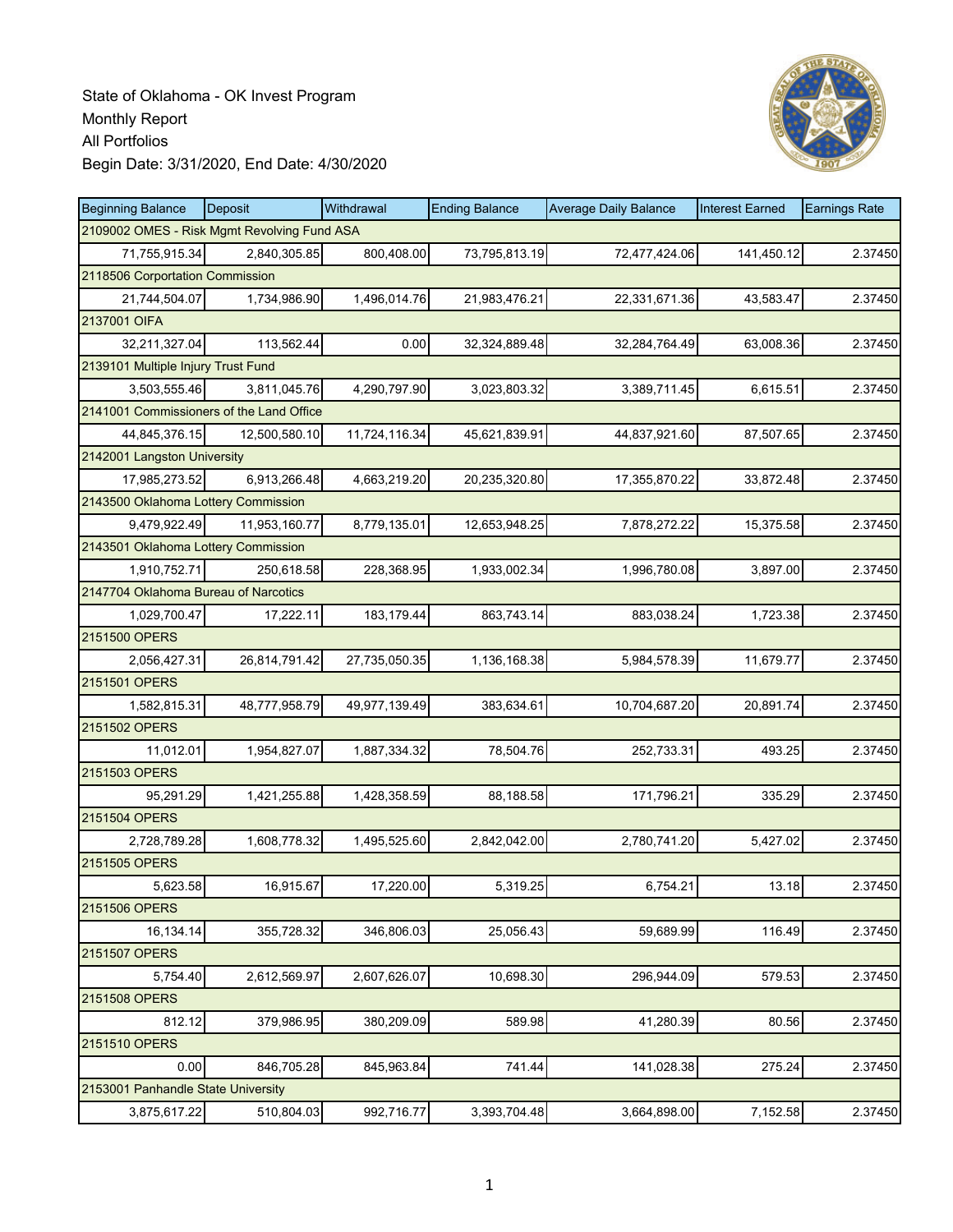| <b>Beginning Balance</b>                  | Deposit        | Withdrawal     | <b>Ending Balance</b> | <b>Average Daily Balance</b> | <b>Interest Earned</b> | <b>Earnings Rate</b> |
|-------------------------------------------|----------------|----------------|-----------------------|------------------------------|------------------------|----------------------|
| 2155701 OK Police Pension                 |                |                |                       |                              |                        |                      |
| 23,242,475.31                             | 6,796,597.67   | 10,759,517.33  | 19,279,555.65         | 26, 183, 289. 76             | 51,100.46              | 2.37450              |
| 2169502 Tax Commission                    |                |                |                       |                              |                        |                      |
| 366,390,370.22                            | 363,230,032.45 | 362,326,579.77 | 367,293,822.90        | 193,281,560.30               | 377,216.77             | 2.37450              |
| 2169520 Tax Commission                    |                |                |                       |                              |                        |                      |
| $-247,190.20$                             | 7,662,247.98   | 5,790,674.72   | 1,624,383.06          | 4,993,767.93                 | 9,746.06               | 2.37450              |
| 2169521 Tax Commission                    |                |                |                       |                              |                        |                      |
| 53,367,531.32                             | 61,917,294.96  | 53,224,100.31  | 62,060,725.97         | 35,073,132.63                | 68,450.26              | 2.37450              |
| 2174007 State Treasurer                   |                |                |                       |                              |                        |                      |
| 1,449,093.52                              | 157,170.95     | 0.00           | 1,606,264.47          | 1,595,786.41                 | 3,114.41               | 2.37450              |
| 2183006 DHS - CSED                        |                |                |                       |                              |                        |                      |
| 26,139,054.34                             | 3,473,384.81   | 9,505,852.86   | 20,106,586.29         | 22,117,124.31                | 43,164.75              | 2.37450              |
| 7200039 Oklahoma Boll Weevil Eradication  |                |                |                       |                              |                        |                      |
| 3,052,712.72                              | 99,848.16      | 50,322.95      | 3,102,237.93          | 3,071,254.78                 | 5,994.00               | 2.37450              |
| 7200320 Department of Wildlife            |                |                |                       |                              |                        |                      |
| 2,120,732.15                              | 3,575,144.05   | 3,379,888.14   | 2,315,988.06          | 3, 182, 298.58               | 6,210.71               | 2.37450              |
| 7200359 OERB                              |                |                |                       |                              |                        |                      |
| 16,528,010.32                             | 1,402,425.45   | 742,296.56     | 17,188,139.21         | 17,268,922.60                | 33,702.79              | 2.37450              |
| 7200370 OIFA                              |                |                |                       |                              |                        |                      |
| 1,006,963.11                              | 67,336.81      | 102,153.76     | 972,146.16            | 997,697.47                   | 1,947.15               | 2.37450              |
| 7200391 Multiple Injury Trust Fund        |                |                |                       |                              |                        |                      |
| 119,262.26                                | 165,265.13     | 186,583.37     | 97,944.02             | 190,026.44                   | 370.86                 | 2.37450              |
| 7200410 Commissioners of the Land Office  |                |                |                       |                              |                        |                      |
| 1,378,636.27                              | 2,854.46       | 43,595.00      | 1,337,895.73          | 1,351,045.27                 | 2,636.76               | 2.37450              |
| 7200435 Oklahoma Lottery Commission       |                |                |                       |                              |                        |                      |
| 7,365,568.68                              | 7,324,588.83   | 8,438,819.64   | 6,251,337.87          | 8,597,168.81                 | 16,778.61              | 2.37450              |
| 7200515 OPERS                             |                |                |                       |                              |                        |                      |
| 127,977.56                                | 650.588.49     | 567,371.22     | 211,194.83            | 339,762.84                   | 663.10                 | 2.37450              |
| 7200557 Oklahoma Police Pension           |                |                |                       |                              |                        |                      |
| 0.00                                      | 222,363.27     | 207,757.44     | 14,605.83             | 29,705.12                    | 57.97                  | 2.37450              |
| 7200588 Real Estate Commission            |                |                |                       |                              |                        |                      |
| 346,659.33                                | 111,067.41     | 131,918.71     | 325,808.03            | 377,678.58                   | 737.09                 | 2.37450              |
| 7200830 Department of Human Services      |                |                |                       |                              |                        |                      |
| 54,237.51                                 | 109.91         | 0.00           | 54,347.42             | 54,340.09                    | 106.05                 | 2.37450              |
| 7201825 University Hospitals Authority    |                |                |                       |                              |                        |                      |
| 3,959,228.04                              | 648,554.87     | 2,000,000.00   | 2,607,782.91          | 3,909,570.53                 | 7,630.09               | 2.37450              |
| 7205090 OMES Risk Management Division/DSC |                |                |                       |                              |                        |                      |
| 51,850,170.44                             | 548,136.16     | 2,435,180.41   | 49,963,126.19         | 50,825,895.52                | 99,194.05              | 2.37450              |
| 7205204 JM Davis Arms & Historical Museum |                |                |                       |                              |                        |                      |
| 3,425.35                                  | 7.01           | 0.00           | 3,432.36              | 3,431.89                     | 6.70                   | 2.37450              |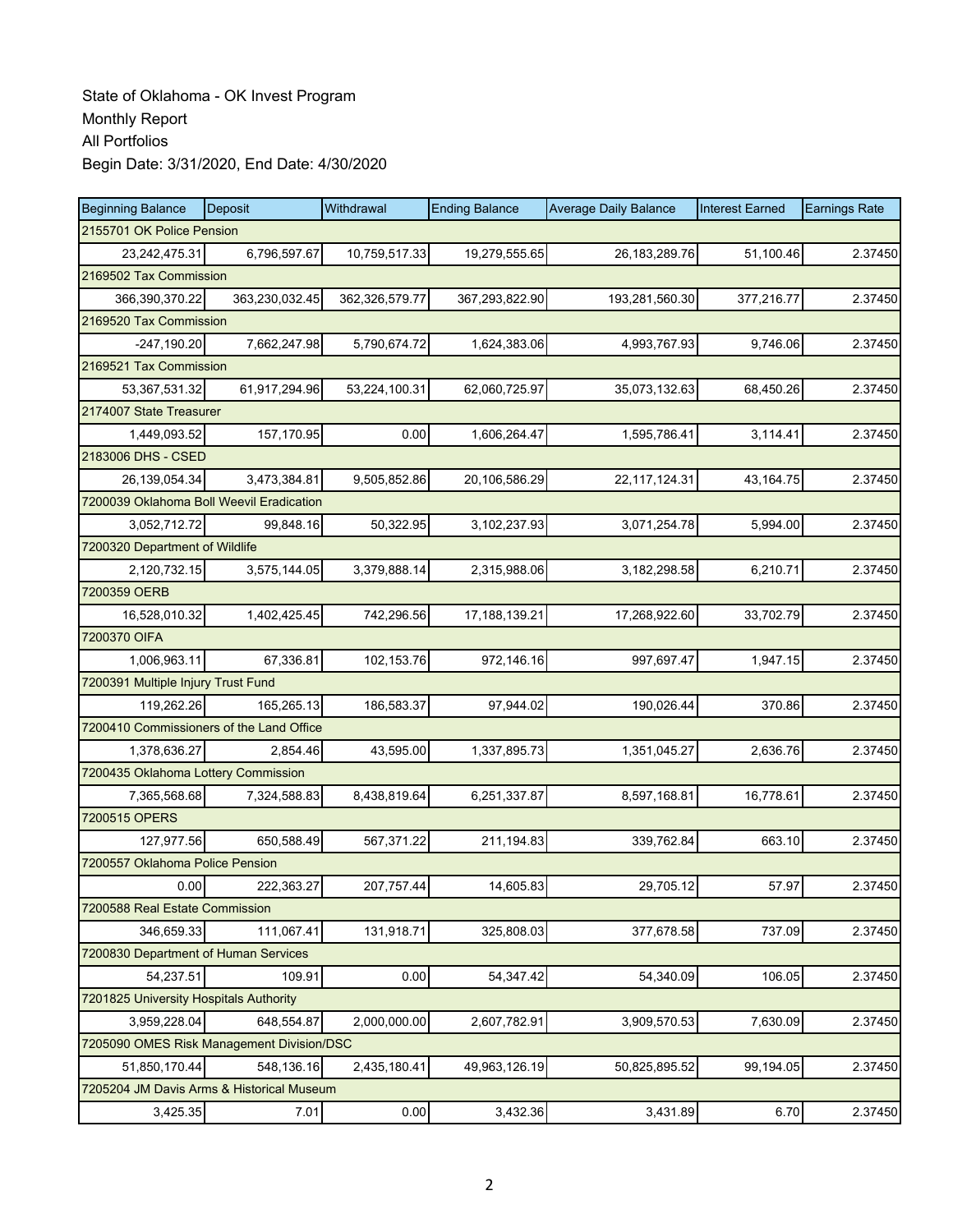| <b>Beginning Balance</b>                          | Deposit       | Withdrawal    | <b>Ending Balance</b> | <b>Average Daily Balance</b> | <b>Interest Earned</b> | <b>Earnings Rate</b> |
|---------------------------------------------------|---------------|---------------|-----------------------|------------------------------|------------------------|----------------------|
| 7205320 Department of Wildlife                    |               |               |                       |                              |                        |                      |
| 861,393.70                                        | 40,609.24     | 96,709.75     | 805,293.19            | 858,755.38                   | 1,675.98               | 2.37450              |
| 7205359 Sustaining OK Energy Resources            |               |               |                       |                              |                        |                      |
| 5,469,905.61                                      | 279,085.20    | 26,856.80     | 5,722,134.01          | 5,592,880.39                 | 10,915.31              | 2.37450              |
| 7205435 Oklahoma Lottery Commission               |               |               |                       |                              |                        |                      |
| 168,218.90                                        | 1,158.49      | 0.00          | 169,377.39            | 169,354.49                   | 330.52                 | 2.37450              |
| 7205515 OPERS                                     |               |               |                       |                              |                        |                      |
| 191,826.00                                        | 46.599.76     | 0.00          | 238,425.76            | 211,314.03                   | 412.41                 | 2.37450              |
| 7205563 OK Bd for Private Vocational Schools      |               |               |                       |                              |                        |                      |
| 123, 157.34                                       | 6,431.64      | 18,258.64     | 111,330.34            | 121,853.23                   | 237.81                 | 2.37450              |
| 7205630 Oklahoma Department of Securities         |               |               |                       |                              |                        |                      |
| 929,567.66                                        | 3,647.78      | 1,782.27      | 931,433.17            | 931,902.89                   | 1,818.74               | 2.37450              |
| 7205807 Oklahoma Health Care Authority            |               |               |                       |                              |                        |                      |
| 2,052,033.53                                      | 27,815,495.03 | 25,007,534.77 | 4,859,993.79          | 10,514,590.97                | 20,520.74              | 2.37450              |
| 7210270 State Election Board                      |               |               |                       |                              |                        |                      |
| 4,429,660.30                                      | 9,080.65      | 10,736.33     | 4,428,004.62          | 4,431,719.94                 | 8,649.14               | 2.37450              |
| 7210320 Department of Wildlife                    |               |               |                       |                              |                        |                      |
| 2,373,933.41                                      | 4.171.374.45  | 96,671.02     | 6,448,636.84          | 4,408,625.42                 | 8.604.07               | 2.37450              |
| 7210350 Oklahoma Historical Society               |               |               |                       |                              |                        |                      |
| 28.61                                             | 0.06          | 0.00          | 28.67                 | 28.67                        | 0.06                   | 2.37450              |
| 7210400 Office of Juvenile Affairs                |               |               |                       |                              |                        |                      |
| 30,950.94                                         | 63.38         | 0.00          | 31,014.32             | 31,010.09                    | 60.52                  | 2.37450              |
| 7210410 Commissioners of the Land Office          |               |               |                       |                              |                        |                      |
| 7,920,603.93                                      | 13,191.82     | 0.00          | 7,933,795.75          | 7,932,916.30                 | 15,482.23              | 2.37450              |
| 7210515 OPERS                                     |               |               |                       |                              |                        |                      |
| 92,199.82                                         | 9,896.71      | 0.00          | 102,096.53            | 96,446.82                    | 188.23                 | 2.37450              |
| 7210570 State Board of Licensure for Professional |               |               |                       |                              |                        |                      |
| 359,230.02                                        | 894.20        | 0.00          | 360, 124.22           | 360,064.61                   | 702.72                 | 2.37450              |
| 7210588 Real Estate Commission                    |               |               |                       |                              |                        |                      |
| 372,659.99                                        | 40,103.31     | 6,975.35      | 405,787.95            | 404,354.89                   | 789.16                 | 2.37450              |
| 7215270 State of Oklahoma Election Board          |               |               |                       |                              |                        |                      |
| 5,278,386.53                                      | 10,820.56     | 173,583.88    | 5,115,623.21          | 5,217,356.33                 | 10,182.42              | 2.37450              |
| 7215320 Department of Wildlife                    |               |               |                       |                              |                        |                      |
| 3,443,066.35                                      | 31,504.76     | 0.00          | 3,474,571.11          | 3,464,314.13                 | 6,761.11               | 2.37450              |
| 7215566 Tourism & Recreation Department           |               |               |                       |                              |                        |                      |
| 12,941,917.24                                     | 1,088,978.93  | 1,843,993.03  | 12,186,903.14         | 12,204,923.16                | 23,819.66              | 2.37450              |
| 7215585 Department of Public Safety               |               |               |                       |                              |                        |                      |
| 501,571.61                                        | 1,090.74      | 36,812.89     | 465,849.46            | 475,187.62                   | 927.40                 | 2.37450              |
| 7215670 JD McCarty Center                         |               |               |                       |                              |                        |                      |
| 903,120.88                                        | 1,930.73      | 25,572.00     | 879,479.61            | 896,206.53                   | 1,749.08               | 2.37450              |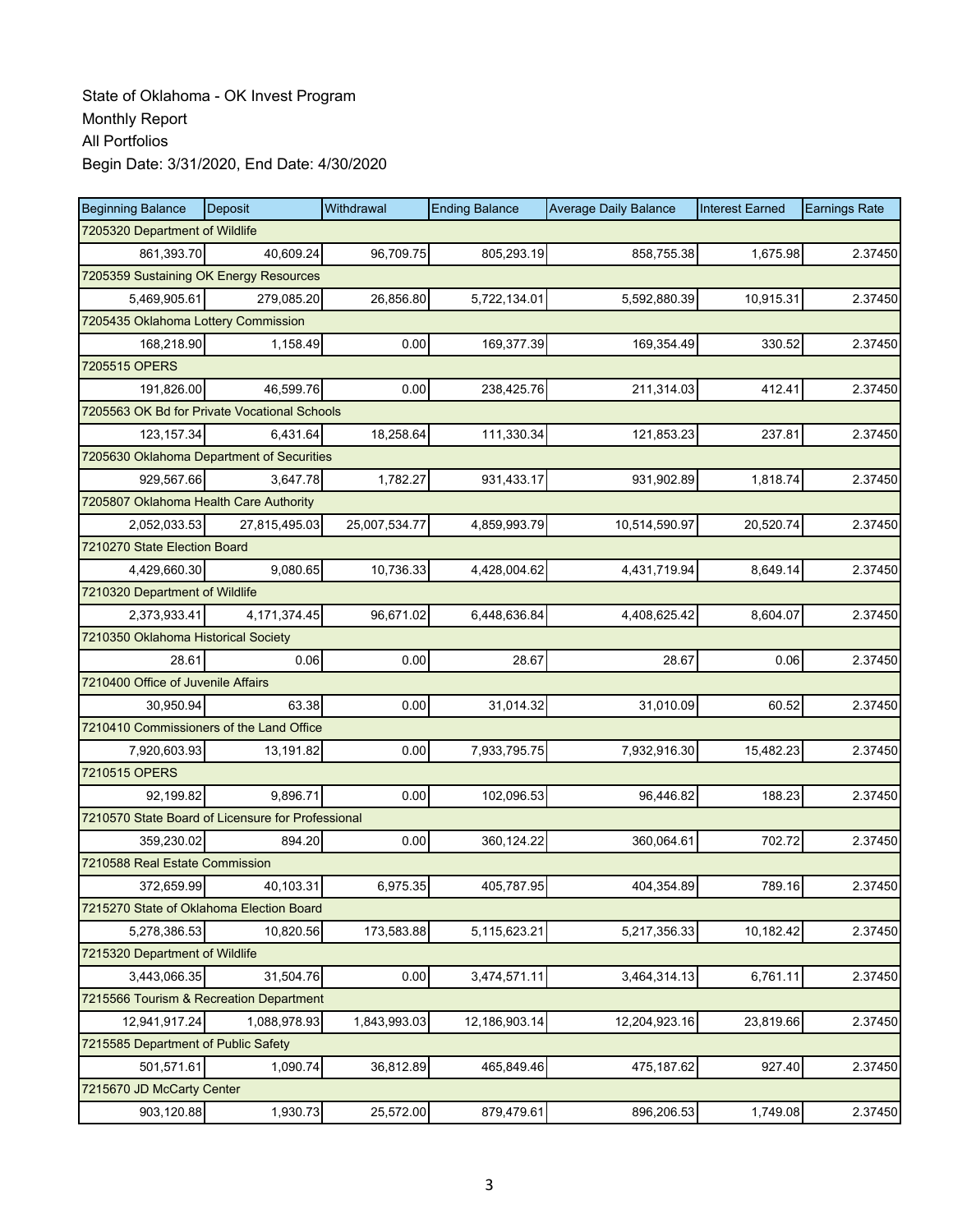| <b>Beginning Balance</b>                      | Deposit      | Withdrawal   | <b>Ending Balance</b> | <b>Average Daily Balance</b> | <b>Interest Earned</b> | <b>Earnings Rate</b> |
|-----------------------------------------------|--------------|--------------|-----------------------|------------------------------|------------------------|----------------------|
| 7215825 University Hospitals Authority        |              |              |                       |                              |                        |                      |
| 2,241,848.95                                  | 6,067.85     | 0.00         | 2,247,916.80          | 2,246,305.99                 | 4,383.99               | 2.37450              |
| 7216805 Department of Rehabilitation Services |              |              |                       |                              |                        |                      |
| 824,690.33                                    | 1.814.49     | 12,847.50    | 813,657.32            | 815,901.77                   | 1,592.35               | 2.37450              |
| 7220090 OSF Building Project Fund             |              |              |                       |                              |                        |                      |
| 0.42                                          | 0.00         | 0.00         | 0.42                  | 0.42                         | 0.00                   | 2.37450              |
| 7220320 Dept of Wildlife Conservation         |              |              |                       |                              |                        |                      |
| 3,460,579.27                                  | 220,328.81   | 80,920.92    | 3,599,987.16          | 3,570,892.22                 | 6,969.11               | 2.37450              |
| 7220585 Department of Public Safety           |              |              |                       |                              |                        |                      |
| 4,998,150.77                                  | 10,250.86    | 233,150.48   | 4,775,251.15          | 4,866,861.33                 | 9,498.38               | 2.37450              |
| 7220830 Department of Human Services          |              |              |                       |                              |                        |                      |
| 13,401.49                                     | 27.44        | 0.00         | 13,428.93             | 13,427.10                    | 26.20                  | 2.37450              |
| 7225040 Department of Agriculture             |              |              |                       |                              |                        |                      |
| 385,798.25                                    | 988.20       | 0.00         | 386,786.45            | 386,560.57                   | 754.43                 | 2.37450              |
| 7225830 Department of Human Services          |              |              |                       |                              |                        |                      |
| 238,821.16                                    | 10,215.29    | 0.00         | 249,036.45            | 244,765.06                   | 477.69                 | 2.37450              |
| 7230220 Oklahoma Crime Victims Compensation   |              |              |                       |                              |                        |                      |
| 2,730,344.98                                  | 284,142.29   | 373,438.97   | 2,641,048.30          | 2,669,113.73                 | 5,209.16               | 2.37450              |
| 7230345 Department of Transportation          |              |              |                       |                              |                        |                      |
| 3,486,952.87                                  | 459,098.53   | 175,970.51   | 3,770,080.89          | 3,648,263.79                 | 7,120.11               | 2.37450              |
| 7230695 Tax Commission                        |              |              |                       |                              |                        |                      |
| 500,000.00                                    | 945,003.89   | 945,003.89   | 500,000.00            | 543,811.41                   | 1,061.33               | 2.37450              |
| 7230807 Health Care Authority                 |              |              |                       |                              |                        |                      |
| 70,326.29                                     | 8,151,036.62 | 6,500,000.00 | 1,721,362.91          | 2,520,970.66                 | 4,920.04               | 2.37450              |
| 7235605 Regents for Higher Education          |              |              |                       |                              |                        |                      |
| 40,483.47                                     | 862,861.41   | 890,873.00   | 12,471.88             | 433,532.95                   | 846.10                 | 2.37450              |
| 7240807 Health Care Authority                 |              |              |                       |                              |                        |                      |
| 13,514,044.67                                 | 27,675.02    | 0.00         | 13,541,719.69         | 13,539,874.69                | 26,425.01              | 2.37450              |
| 7244090 OMES Dept of Central Services         |              |              |                       |                              |                        |                      |
| 980,080.90                                    | 35,065.23    | 103,421.62   | 911,724.51            | 940,853.06                   | 1,836.21               | 2.37450              |
| 7245807 Health Care Authority                 |              |              |                       |                              |                        |                      |
| 12,275,531.14                                 | 7,021,430.31 | 5,232,773.17 | 14,064,188.28         | 13,692,310.47                | 26,722.51              | 2.37450              |
| 7255090 Department of Central Services        |              |              |                       |                              |                        |                      |
| 1,120,370.75                                  | 2,684.83     | 0.00         | 1,123,055.58          | 1,122,586.09                 | 2,190.89               | 2.37450              |
| 7255585 Oklahoma Dept of Public Safety        |              |              |                       |                              |                        |                      |
| 10,756.17                                     | 22.03        | 0.00         | 10,778.20             | 10,776.73                    | 21.03                  | 2.37450              |
| 7260090 OMES Risk Management Division         |              |              |                       |                              |                        |                      |
| 5,491,931.35                                  | 12,064.07    | 5,654.97     | 5,498,340.45          | 5,501,803.96                 | 10,737.56              | 2.37450              |
| 7265090 Risk Management Fund                  |              |              |                       |                              |                        |                      |
| 72,761.17                                     | 387,253.59   | 277,122.47   | 182,892.29            | 272,203.90                   | 531.25                 | 2.37450              |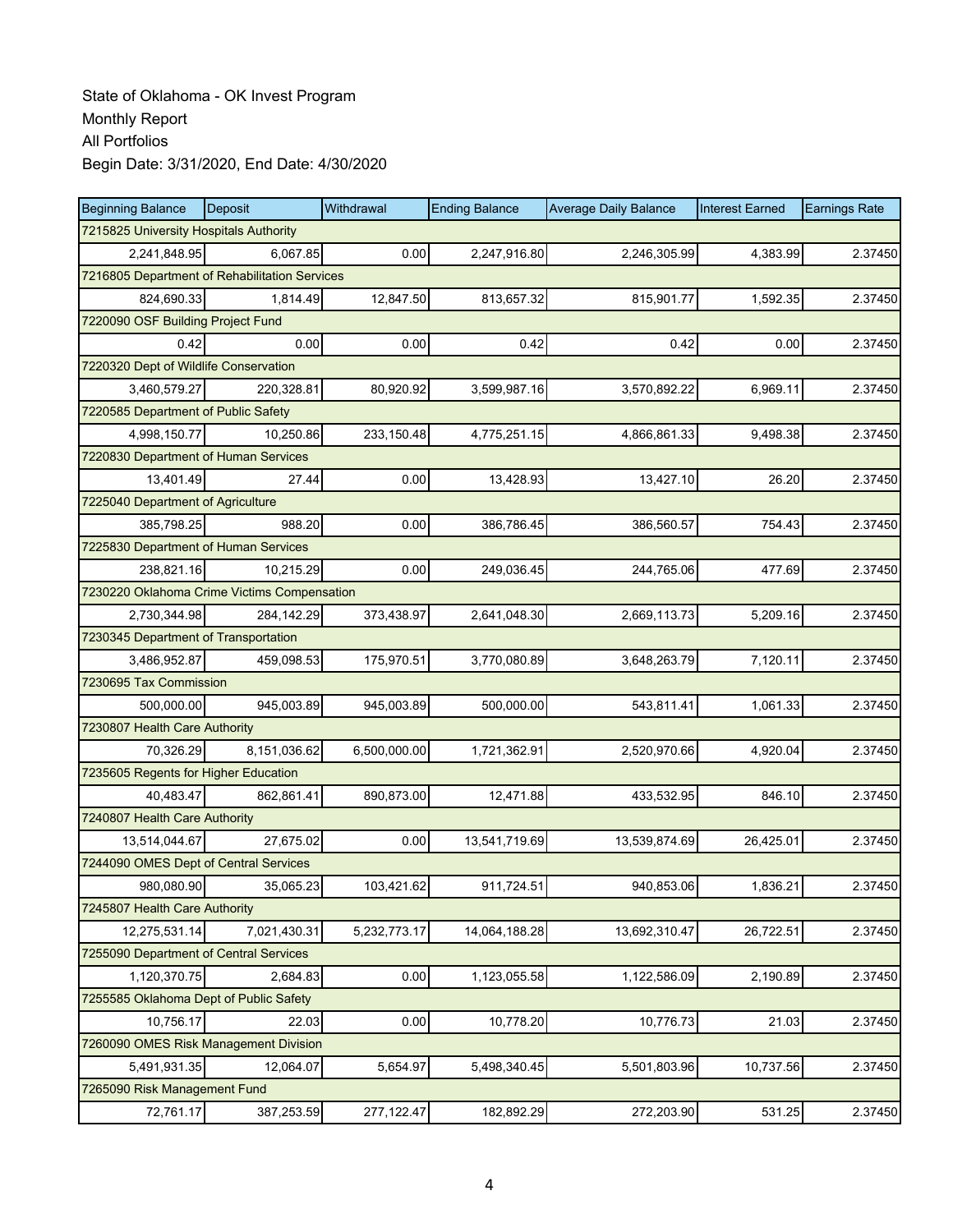| <b>Beginning Balance</b>                           | Deposit       | Withdrawal    | <b>Ending Balance</b> | <b>Average Daily Balance</b> | <b>Interest Earned</b> | <b>Earnings Rate</b> |
|----------------------------------------------------|---------------|---------------|-----------------------|------------------------------|------------------------|----------------------|
| 7275740 OST - SEED                                 |               |               |                       |                              |                        |                      |
| 31,394.33                                          | 64.95         | 549.84        | 30,909.44             | 31.290.00                    | 61.07                  | 2.37450              |
| 7280090 OMES DCS Property Distribution             |               |               |                       |                              |                        |                      |
| 941,949.77                                         | 11,706.10     | 119,510.20    | 834,145.67            | 870,071.34                   | 1,698.07               | 2.37450              |
| 7280345 Department of Transportation               |               |               |                       |                              |                        |                      |
| 498,038.85                                         | 472,374.36    | 0.00          | 970,413.21            | 860,355.22                   | 1,679.11               | 2.37450              |
| 7285345 Department of Transportation               |               |               |                       |                              |                        |                      |
| 217,605,078.66                                     | 17,919,567.28 | 11,132,905.75 | 224,391,740.19        | 224,491,435.88               | 438,127.33             | 2.37450              |
| 7295090 Emergency & Transportation                 |               |               |                       |                              |                        |                      |
| 6,589,921.52                                       | 55,000.00     | 273,375.00    | 6,371,546.52          | 6,544,521.52                 | 12,772.58              | 2.37450              |
| 7296150 University of Science & Arts               |               |               |                       |                              |                        |                      |
| 40.68                                              | 0.08          | 0.00          | 40.76                 | 40.75                        | 0.08                   | 2.37450              |
| 7303000 Tobacco Litigation Escrow Fund             |               |               |                       |                              |                        |                      |
| 29,488.86                                          | 60.39         | 0.00          | 29,549.25             | 29,545.22                    | 57.66                  | 2.37450              |
| 7360566 Tourism & Recreation Department            |               |               |                       |                              |                        |                      |
| 6,485,980.16                                       | 17.566.74     | 0.00          | 6,503,546.90          | 6,500,945.68                 | 12,687.53              | 2.37450              |
| 7401105 OCIA NACEA Construction Series 2018B       |               |               |                       |                              |                        |                      |
| 13,768,147.13                                      | 30,805.41     | 1,188,372.50  | 12,610,580.04         | 13,519,611.93                | 26,385.47              | 2.37450              |
| 7402105 OCIA Tourism Construction Fund Series 2018 |               |               |                       |                              |                        |                      |
| 9,527,721.14                                       | 19,511.54     | 0.00          | 9,547,232.68          | 9,545,931.91                 | 18,630.26              | 2.37450              |
| 7403292 Oklahoma Department of Environmental Quali |               |               |                       |                              |                        |                      |
| 91,792.30                                          | 187.98        | 0.00          | 91,980.28             | 91,967.75                    | 179.49                 | 2.37450              |
| 7405220 District Attorneys Council                 |               |               |                       |                              |                        |                      |
| 3,795,884.01                                       | 2,560,173.41  | 64,024.09     | 6,292,033.33          | 4,540,973.08                 | 8,862.36               | 2.37450              |
| 7406105 OCIA Tourism Revenue Fund Series 2018A     |               |               |                       |                              |                        |                      |
| 43,251.56                                          | 43,209.18     | 43,129.16     | 43,331.58             | 41,888.61                    | 81.75                  | 2.37450              |
| 7408105 OCIA                                       |               |               |                       |                              |                        |                      |
| 540,374.46                                         | 539,153.14    | 538,259.90    | 541,267.70            | 559,150.15                   | 1,091.26               | 2.37450              |
| 7409105 OCIA NACEA Revenue Series 2018B            |               |               |                       |                              |                        |                      |
| 150.41                                             | 89,002.79     | 88,961.35     | 191.85                | 15,015.98                    | 29.31                  | 2.37450              |
| 7410105 OCIA Capitol Repair Construction Series 20 |               |               |                       |                              |                        |                      |
| 4,299,687.98                                       | 9,363.07      | 75,629.43     | 4,233,421.62          | 4,288,357.22                 | 8,369.35               | 2.37450              |
| 7411105 OCIA Capitol Repair Revenue Series 2018C   |               |               |                       |                              |                        |                      |
| 436,939.37                                         | 436,242.33    | 0.00          | 873,181.70            | 495,659.71                   | 967.35                 | 2.37450              |
| 7412105 OCIA                                       |               |               |                       |                              |                        |                      |
| 1,257,750.41                                       | 1,255,604.76  | 1,253,691.66  | 1,259,663.51          | 1,008,797.64                 | 1,968.81               | 2.37450              |
| 7415105 OCIA DOC Construction Series 2018D         |               |               |                       |                              |                        |                      |
| 92,491,354.03                                      | 21,340.72     | 2,267,515.45  | 90,245,179.30         | 91,783,290.87                | 179,128.29             | 2.37450              |
| 7416000 OSF - Oil Overcharge                       |               |               |                       |                              |                        |                      |
| 286,569.76                                         | 586.86        | 0.00          | 287,156.62            | 287,117.50                   | 560.35                 | 2.37450              |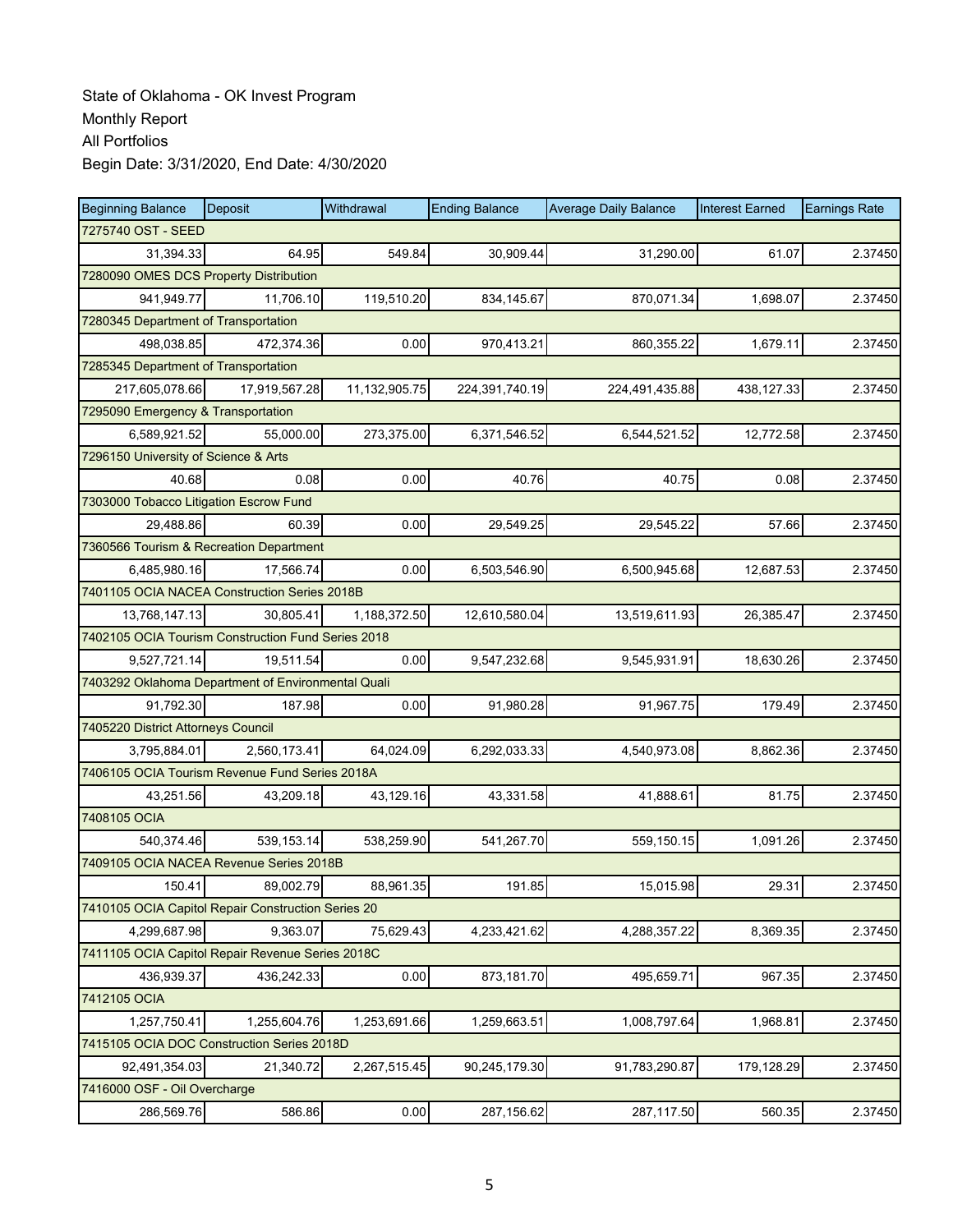| <b>Beginning Balance</b>          | Deposit                               | Withdrawal   | <b>Ending Balance</b> | <b>Average Daily Balance</b> | <b>Interest Earned</b> | <b>Earnings Rate</b> |
|-----------------------------------|---------------------------------------|--------------|-----------------------|------------------------------|------------------------|----------------------|
|                                   | 7416105 OCIA DOC Revenue Series 2018D |              |                       |                              |                        |                      |
| 914,235.78                        | 911,903.87                            | 910,934.38   | 915,205.27            | 732,953.76                   | 1,430.46               | 2.37450              |
| 7416160 Department of Commerce    |                                       |              |                       |                              |                        |                      |
| 2,920,773.83                      | 10,535.86                             | 0.00         | 2,931,309.69          | 2,926,960.82                 | 5,712.39               | 2.37450              |
| 7419105 OCIA                      |                                       |              |                       |                              |                        |                      |
| 1,097,190.96                      | 895,434.14                            | 1,010,377.09 | 982,248.01            | 1,090,470.47                 | 2,128.21               | 2.37450              |
| 7420105 OCIA                      |                                       |              |                       |                              |                        |                      |
| 5,220,984.74                      | 10,691.90                             | 0.00         | 5,231,676.64          | 5,230,963.85                 | 10,208.98              | 2.37450              |
| 7424105 OCIA                      |                                       |              |                       |                              |                        |                      |
| 207,908.39                        | 302.53                                | 207,268.75   | 942.17                | 152,919.08                   | 298.44                 | 2.37450              |
| 7426000 OSF - Oil Overcharge      |                                       |              |                       |                              |                        |                      |
| 2,394,436.60                      | 4,903.50                              | 0.00         | 2,399,340.10          | 2,399,013.20                 | 4,682.02               | 2.37450              |
| 7426160 Department of Commerce    |                                       |              |                       |                              |                        |                      |
| 13,013,398.51                     | 136,705.70                            | 0.00         | 13,150,104.21         | 13,099,816.06                | 25,566.18              | 2.37450              |
| 7427105 OCIA-Revenue Series 2019B |                                       |              |                       |                              |                        |                      |
| 39,799,388.18                     | 82,124.89                             | 0.00         | 39,881,513.07         | 39,876,038.08                | 77,823.82              | 2.37450              |
| 7428105 OCIA Endowed Chairs Fund  |                                       |              |                       |                              |                        |                      |
| 961,126.94                        | 958,954.63                            | 957,365.88   | 962,715.69            | 994,521.97                   | 1,940.95               | 2.37450              |
| 7429105 OCIA                      |                                       |              |                       |                              |                        |                      |
| 1.38                              | 0.00                                  | 0.00         | 1.38                  | 1.38                         | 0.00                   | 2.37450              |
| 7430010 Oklahoma State University |                                       |              |                       |                              |                        |                      |
| 3,170,303.38                      | 3,987,938.65                          | 3,804,876.82 | 3,353,365.21          | 2,296,747.43                 | 4,482.43               | 2.37450              |
| 7430011 Oklahoma State University |                                       |              |                       |                              |                        |                      |
| 1,478,348.71                      | 1,492,333.62                          | 1,782,293.50 | 1,188,388.83          | 1,571,228.62                 | 3,066.48               | 2.37450              |
| 7430012 Oklahoma State University |                                       |              |                       |                              |                        |                      |
| 1,663,785.79                      | 1,002,404.53                          | 900,496.37   | 1,765,693.95          | 1,941,428.46                 | 3,788.98               | 2.37450              |
| 7430013 Oklahoma State University |                                       |              |                       |                              |                        |                      |
| 1,278,803.60                      | 2,761.94                              | 137,077.97   | 1,144,487.57          | 1,229,052.73                 | 2,398.67               | 2.37450              |
| 7430014 Oklahoma State University |                                       |              |                       |                              |                        |                      |
| 1,382,528.10                      | 500,000.00                            | 505,685.83   | 1.376.842.27          | 1,341,640.90                 | 2,618.41               | 2.37450              |
| 7430015 Oklahoma State University |                                       |              |                       |                              |                        |                      |
| 1,706,967.21                      | 1,494,683.67                          | 164,091.83   | 3,037,559.05          | 1,790,778.04                 | 3,494.96               | 2.37450              |
| 7430016 Oklahoma State University |                                       |              |                       |                              |                        |                      |
| 164,585.14                        | 337.62                                | 600.00       | 164,322.76            | 164,620.25                   | 321.28                 | 2.37450              |
| 7430100 Cameron University        |                                       |              |                       |                              |                        |                      |
| 852,048.84                        | 102,942.30                            | 124,647.71   | 830, 343. 43          | 824,204.53                   | 1,608.55               | 2.37450              |
| 7430420 Langston University       |                                       |              |                       |                              |                        |                      |
| 583,219.85                        | 885,679.45                            | 965,962.37   | 502,936.93            | 906,899.24                   | 1,769.94               | 2.37450              |
| 7430461 Rogers State College      |                                       |              |                       |                              |                        |                      |
| 1,153,087.61                      | 75,273.46                             | 132,561.26   | 1,095,799.81          | 1,118,877.58                 | 2,183.65               | 2.37450              |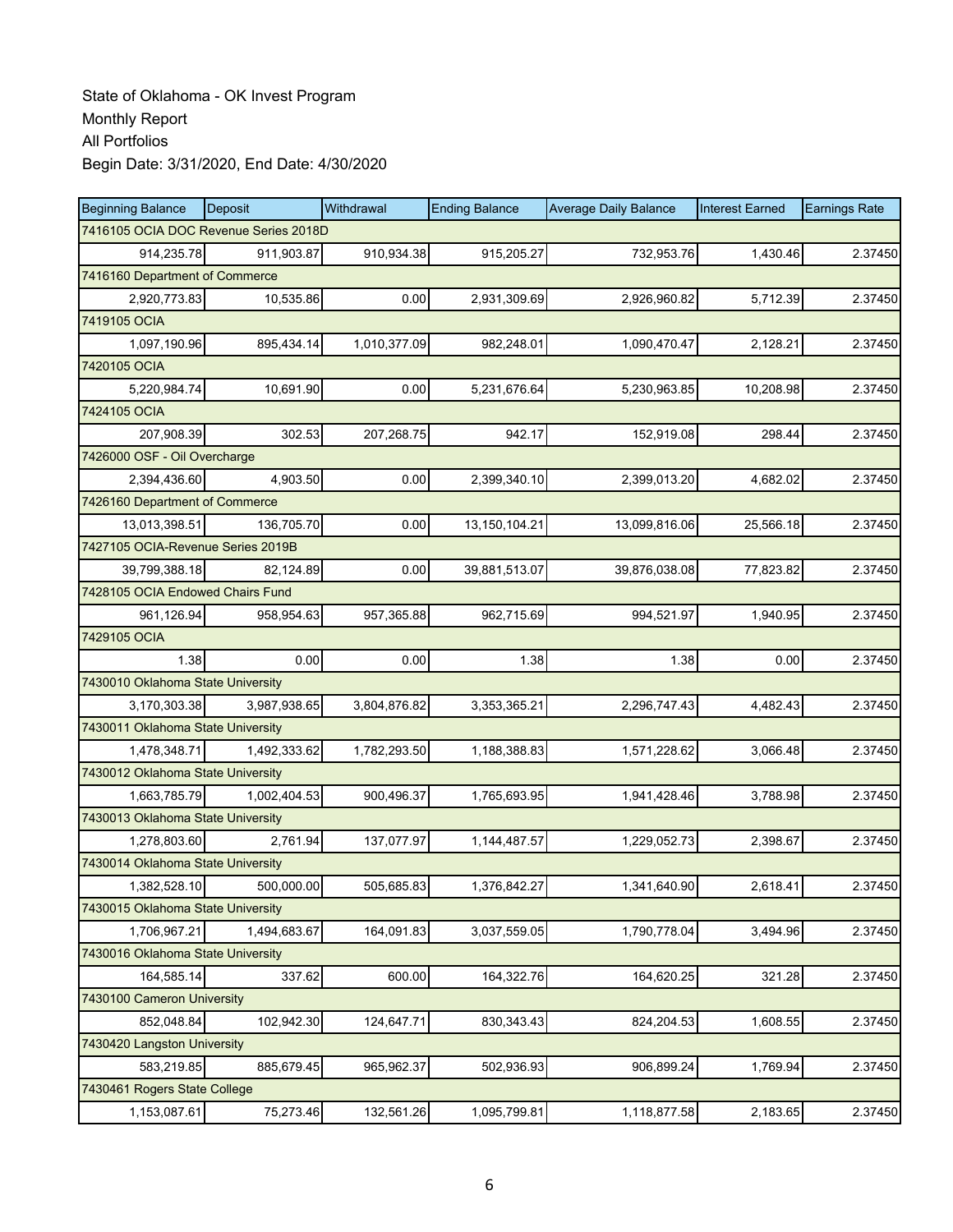| <b>Beginning Balance</b>                       | Deposit                                        | Withdrawal    | <b>Ending Balance</b> | <b>Average Daily Balance</b> | <b>Interest Earned</b> | <b>Earnings Rate</b> |  |  |  |
|------------------------------------------------|------------------------------------------------|---------------|-----------------------|------------------------------|------------------------|----------------------|--|--|--|
|                                                | 7430505 Northwestern Oklahoma State University |               |                       |                              |                        |                      |  |  |  |
| 177,211.37                                     | 47,994.10                                      | 67,147.60     | 158,057.87            | 149,141.38                   | 291.07                 | 2.37450              |  |  |  |
| 7430530 Panhandle State University             |                                                |               |                       |                              |                        |                      |  |  |  |
| 12,064.26                                      | 28,403.33                                      | 28,459.77     | 12,007.82             | 10,687.21                    | 20.86                  | 2.37450              |  |  |  |
| 7430665 Southwestern Oklahoma State University |                                                |               |                       |                              |                        |                      |  |  |  |
| 2,473,893.49                                   | 270,553.64                                     | 138,952.37    | 2,605,494.76          | 2,516,375.13                 | 4,911.07               | 2.37450              |  |  |  |
| 7430760 University of Oklahoma                 |                                                |               |                       |                              |                        |                      |  |  |  |
| 14,738,723.85                                  | 10,655,389.33                                  | 6,021,145.82  | 19,372,967.36         | 16,724,124.23                | 32,639.53              | 2.37450              |  |  |  |
| 7430770 OUHSC                                  |                                                |               |                       |                              |                        |                      |  |  |  |
| 67,402,308.22                                  | 5,214,219.24                                   | 10,021,626.21 | 62,594,901.25         | 64,364,639.40                | 125,616.85             | 2.37450              |  |  |  |
| 7430773 Oklahoma State University              |                                                |               |                       |                              |                        |                      |  |  |  |
| 1,037,746.38                                   | 2,002,544.26                                   | 1,162,181.15  | 1,878,109.49          | 1,537,050.87                 | 2,999.78               | 2.37450              |  |  |  |
| 7432105 OCIA 2009A Construction Fund           |                                                |               |                       |                              |                        |                      |  |  |  |
| 1.74                                           | 0.00                                           | 0.00          | 1.74                  | 1.74                         | 0.00                   | 2.37450              |  |  |  |
| 7434105 OCIA                                   |                                                |               |                       |                              |                        |                      |  |  |  |
| 48,746.96                                      | 244,171.11                                     | 224,554.17    | 68,363.90             | 112,566.08                   | 219.69                 | 2.37450              |  |  |  |
| 7436000 OSF - Oil Overcharge                   |                                                |               |                       |                              |                        |                      |  |  |  |
| 2,626.16                                       | 5.38                                           | 0.00          | 2,631.54              | 2,631.18                     | 5.14                   | 2.37450              |  |  |  |
| 7436105 OCIA                                   |                                                |               |                       |                              |                        |                      |  |  |  |
| 65,072.67                                      | 105,616.15                                     | 64,824.12     | 105,864.70            | 54,916.82                    | 107.18                 | 2.37450              |  |  |  |
| 7437105 OCIA                                   |                                                |               |                       |                              |                        |                      |  |  |  |
| 60,744,506.75                                  | 125,358.65                                     | 2,985,480.35  | 57,884,385.05         | 58,373,607.87                | 113,924.49             | 2.37450              |  |  |  |
| 7438105 OCIA                                   |                                                |               |                       |                              |                        |                      |  |  |  |
| 198,750.08                                     | 198,454.04                                     | 198,138.66    | 199,065.46            | 172,625.95                   | 336.90                 | 2.37450              |  |  |  |
| 7440105 OCIA Operations & Maintenance          |                                                |               |                       |                              |                        |                      |  |  |  |
| 9.73                                           | 0.02                                           | 0.00          | 9.75                  | 9.75                         | 0.02                   | 2.37450              |  |  |  |
| 7442105 OCIA                                   |                                                |               |                       |                              |                        |                      |  |  |  |
| 1,166,330.25                                   | 1,164,341.92                                   | 1,162,567.88  | 1,168,104.29          | 935,472.44                   | 1,825.71               | 2.37450              |  |  |  |
| 7443105 OCIA                                   |                                                |               |                       |                              |                        |                      |  |  |  |
| 385,513.05                                     | 238,784.03                                     | 416,570.83    | 207,726.25            | 396,083.01                   | 773.01                 | 2.37450              |  |  |  |
| 7444835 Water Resources Board                  |                                                |               |                       |                              |                        |                      |  |  |  |
| 6.824.916.75                                   | 17,789.63                                      | 45,570.58     | 6,797,135.80          | 6,822,731.47                 | 13,315.54              | 2.37450              |  |  |  |
| 7445105 Oklahoma Capital Improvement           |                                                |               |                       |                              |                        |                      |  |  |  |
| 802,397.94                                     | 801,187.86                                     | 799,914.58    | 803,671.22            | 696,931.06                   | 1,360.16               | 2.37450              |  |  |  |
| 7445835 Water Resources Board                  |                                                |               |                       |                              |                        |                      |  |  |  |
| 1,931,324.37                                   | 5,595.10                                       | 123,556.07    | 1,813,363.40          | 1,888,225.33                 | 3,685.14               | 2.37450              |  |  |  |
| 7446105 Capital Improvement Authority          |                                                |               |                       |                              |                        |                      |  |  |  |
| 390,080.30                                     | 800.04                                         | 0.00          | 390,880.34            | 390,827.00                   | 762.76                 | 2.37450              |  |  |  |
| 7447105 OCIA                                   |                                                |               |                       |                              |                        |                      |  |  |  |
| 65,093.42                                      | 242,406.57                                     | 242,216.66    | 65,283.33             | 101,340.95                   | 197.78                 | 2.37450              |  |  |  |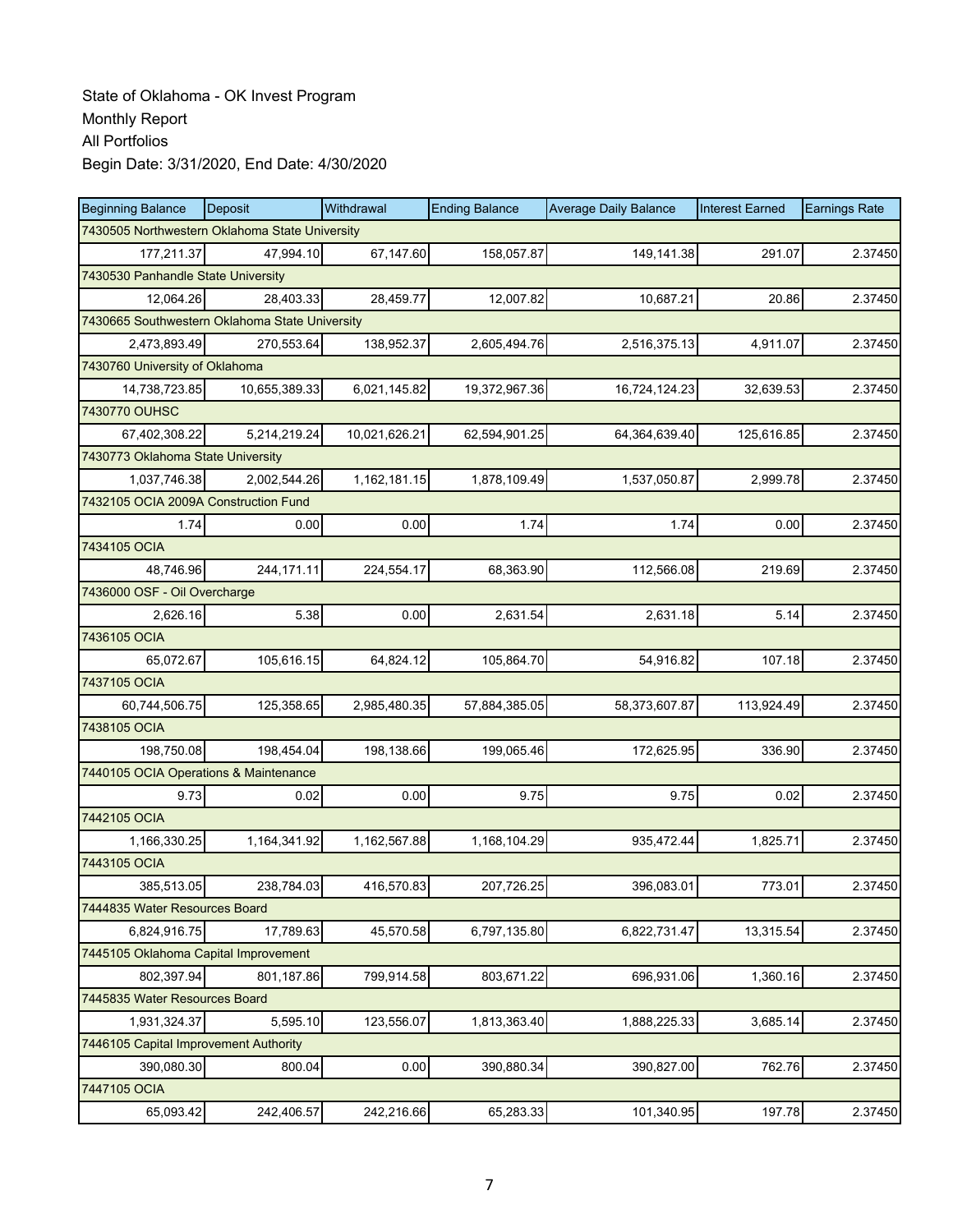| <b>Beginning Balance</b>                 | Deposit      | Withdrawal   | <b>Ending Balance</b> | <b>Average Daily Balance</b> | <b>Interest Earned</b> | <b>Earnings Rate</b> |
|------------------------------------------|--------------|--------------|-----------------------|------------------------------|------------------------|----------------------|
| 7448105 OCIA                             |              |              |                       |                              |                        |                      |
| 438.71                                   | 0.90         | 0.00         | 439.61                | 439.55                       | 0.86                   | 2.37450              |
| 7449105 OCIA                             |              |              |                       |                              |                        |                      |
| 4.68                                     | 0.01         | 0.00         | 4.69                  | 4.69                         | 0.01                   | 2.37450              |
| 7455105 OCIA                             |              |              |                       |                              |                        |                      |
| 353,427.02                               | 352,894.17   | 352,333.34   | 353,987.85            | 306,972.68                   | 599.10                 | 2.37450              |
| 7455160 Department of Commerce           |              |              |                       |                              |                        |                      |
| 445,793.57                               | 43,769.37    | 0.00         | 489,562.94            | 462,936.83                   | 903.49                 | 2.37450              |
| 7460100 Cameron University               |              |              |                       |                              |                        |                      |
| 1,027,972.40                             | 2,026.87     | 63.34        | 1,029,935.93          | 1,029,843.03                 | 2,009.89               | 2.37450              |
| 7460760 University of Oklahoma           |              |              |                       |                              |                        |                      |
| 165,888.06                               | 339.72       | 0.00         | 166,227.78            | 166,205.13                   | 324.37                 | 2.37450              |
| 7462105 OK Capital Improvement Authority |              |              |                       |                              |                        |                      |
| 493,283.44                               | 492,441.97   | 491,691.66   | 494,033.75            | 395,645.40                   | 772.16                 | 2.37450              |
| 7464105 OCIA                             |              |              |                       |                              |                        |                      |
| 21,081,981.60                            | 43,280.93    | 608,181.97   | 20,517,080.56         | 20,904,038.65                | 40,797.24              | 2.37450              |
| 7470010 Oklahoma State University        |              |              |                       |                              |                        |                      |
| 1,158,551.78                             | 2,395.53     | 955,408.45   | 205,538.86            | 674,736.13                   | 1,316.84               | 2.37450              |
| 7470014 Oklahoma State University        |              |              |                       |                              |                        |                      |
| 507,417.11                               | 1,071.52     | 508,488.63   | 0.00                  | 92,218.87                    | 179.98                 | 2.37450              |
| 7471835 Water Resources Board            |              |              |                       |                              |                        |                      |
| 846,675.56                               | 335,618.85   | 0.00         | 1,182,294.41          | 948,459.34                   | 1,851.05               | 2.37450              |
| 7472835 Water Resources Board            |              |              |                       |                              |                        |                      |
| 69,666,999.50                            | 151,753.76   | 9,984,297.54 | 59,834,455.72         | 67,396,007.98                | 131,533.00             | 2.37450              |
| 7473835 Water Resources Board            |              |              |                       |                              |                        |                      |
| 32,243,066.10                            | 58,379.80    | 2,912,831.85 | 29,388,614.05         | 32,009,405.18                | 62,470.96              | 2.37450              |
| 7475750 Tulsa Community College          |              |              |                       |                              |                        |                      |
| 5,891.92                                 | 12.07        | 0.00         | 5,903.99              | 5,903.19                     | 11.52                  | 2.37450              |
| 7476760 University of Oklahoma           |              |              |                       |                              |                        |                      |
| 13,441,623.34                            | 27,547.13    | 3,000.00     | 13,466,170.47         | 13,465,733.99                | 26,280.32              | 2.37450              |
| 7479010 Oklahoma State University        |              |              |                       |                              |                        |                      |
| 2,758.66                                 | 38.46        | 0.00         | 2,797.12              | 2,794.56                     | 5.45                   | 2.37450              |
| 7481633 Oklahoma City Community College  |              |              |                       |                              |                        |                      |
| 0.03                                     | 0.00         | 0.00         | 0.03                  | 0.03                         | 0.00                   | 2.37450              |
| 7482105 OCIA                             |              |              |                       |                              |                        |                      |
| 1,250,640.27                             | 1,248,506.45 | 1,246,604.17 | 1,252,542.55          | 1,003,094.90                 | 1,957.68               | 2.37450              |
| 7483633 OCCC 2010 Bond                   |              |              |                       |                              |                        |                      |
| 0.06                                     | 0.00         | 0.00         | 0.06                  | 0.06                         | 0.00                   | 2.37450              |
| 7485010 Oklahoma State University        |              |              |                       |                              |                        |                      |
| 1,025,722.79                             | 2,104.16     | 8,357.21     | 1,019,469.74          | 1,025,179.51                 | 2,000.79               | 2.37450              |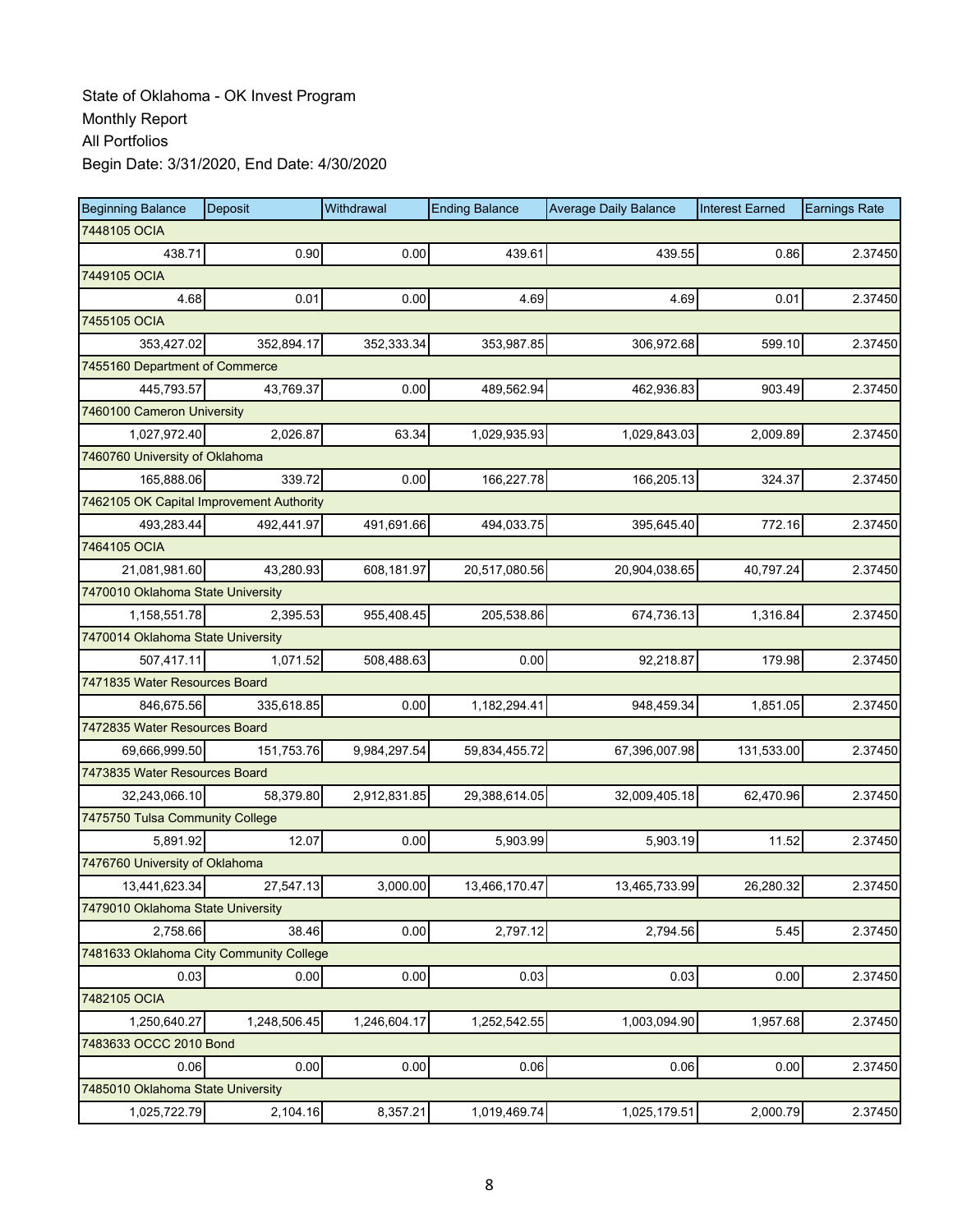| <b>Beginning Balance</b>                       | Deposit          | Withdrawal   | <b>Ending Balance</b> | <b>Average Daily Balance</b> | <b>Interest Earned</b> | <b>Earnings Rate</b> |
|------------------------------------------------|------------------|--------------|-----------------------|------------------------------|------------------------|----------------------|
| 7486010 Oklahoma State University              |                  |              |                       |                              |                        |                      |
| 9.900.53                                       | 20.28            | 0.00         | 9,920.81              | 9,919.46                     | 19.36                  | 2.37450              |
| 7487010 Oklahoma State University              |                  |              |                       |                              |                        |                      |
| 8,478,358.98                                   | 17,749.13        | 2,266,237.06 | 6,229,871.05          | 7,099,044.62                 | 13,854.81              | 2.37450              |
| 7488010 Oklahoma State University              |                  |              |                       |                              |                        |                      |
| 3,578,547.56                                   | 7,757.88         | 1,334,609.58 | 2,251,695.86          | 2,473,613.60                 | 4,827.61               | 2.37450              |
| 7488105 OCIA                                   |                  |              |                       |                              |                        |                      |
| 30,915.28                                      | 13,825.39        | 0.00         | 44,740.67             | 31,886.13                    | 62.23                  | 2.37450              |
| 7489105 OCIA                                   |                  |              |                       |                              |                        |                      |
| 353,323.20                                     | 352,949.72       | 352,412.42   | 353,860.50            | 283,342.20                   | 552.98                 | 2.37450              |
| 7490000 State of Oklahoma(Fed Stimulus Fund)   |                  |              |                       |                              |                        |                      |
| 0.00                                           | 1,250,604,612.54 | 128,636.48   | 1,250,475,976.06      | 294,558,600.44               | 574,873.48             | 2.37450              |
| 7510410 Commissioners of the Land Office       |                  |              |                       |                              |                        |                      |
| 1,971,900.84                                   | 795,255.71       | 599,005.25   | 2,168,151.30          | 2,199,413.13                 | 4,292.47               | 2.37450              |
| 7518410 Commissioners of the Land Office       |                  |              |                       |                              |                        |                      |
| 845,096.45                                     | 0.00             | 6,412.50     | 838,683.95            | 839,752.70                   | 1,638.90               | 2.37450              |
| 7519410 Commissioners of the Land Office       |                  |              |                       |                              |                        |                      |
| 1,053,156.85                                   | 0.00             | 0.00         | 1,053,156.85          | 1,053,156.85                 | 2,055.39               | 2.37450              |
| 7600010 Oklahoma State University              |                  |              |                       |                              |                        |                      |
| 3,810,850.61                                   | 495,455.95       | 321,980.91   | 3,984,325.65          | 3,811,902.99                 | 7,439.48               | 2.37450              |
| 7600100 Cameron University                     |                  |              |                       |                              |                        |                      |
| 938,848.74                                     | 60,218.00        | 26,785.35    | 972,281.39            | 946,755.22                   | 1,847.73               | 2.37450              |
| 7600120 University of Central Oklahoma         |                  |              |                       |                              |                        |                      |
| 3,502,723.37                                   | 67,543.44        | 264,036.68   | 3,306,230.13          | 3,492,499.83                 | 6,816.12               | 2.37450              |
| 7600150 University of Science & Arts           |                  |              |                       |                              |                        |                      |
| 1,183,058.25                                   | 62,581.08        | 86,767.86    | 1,158,871.47          | 1,173,340.56                 | 2,289.94               | 2.37450              |
| 7600230 East Central University                |                  |              |                       |                              |                        |                      |
| 1,321,864.52                                   | 62,864.83        | 65,696.64    | 1,319,032.71          | 1,291,850.25                 | 2,521.23               | 2.37450              |
| 7600420 Langston University                    |                  |              |                       |                              |                        |                      |
| 2,180,588.83                                   | 58,662.20        | 16,588.88    | 2.222.662.15          | 2,196,740.03                 | 4,287.25               | 2.37450              |
| 7600485 Northeastern State University          |                  |              |                       |                              |                        |                      |
| 2,419,164.84                                   | 60,818.41        | 41,486.36    | 2,438,496.89          | 2,404,634.59                 | 4,692.99               | 2.37450              |
| 7600490 Northern Oklahoma College              |                  |              |                       |                              |                        |                      |
| 1,307,201.04                                   | 56,819.35        | 26,034.17    | 1,337,986.22          | 1,308,623.11                 | 2,553.97               | 2.37450              |
| 7600505 Northwestern Oklahoma State University |                  |              |                       |                              |                        |                      |
| 1,880,149.05                                   | 64,010.15        | 5,228.38     | 1,938,930.82          | 1,899,752.63                 | 3,707.64               | 2.37450              |
| 7600530 Panhandle State University             |                  |              |                       |                              |                        |                      |
| 152,479.98                                     | 60,471.70        | 0.00         | 212,951.68            | 172,789.43                   | 337.22                 | 2.37450              |
| 7600660 Southeastern Oklahoma State Unversity  |                  |              |                       |                              |                        |                      |
| 103,257.78                                     | 60,395.05        | 95,399.88    | 68,252.95             | 98,055.73                    | 191.37                 | 2.37450              |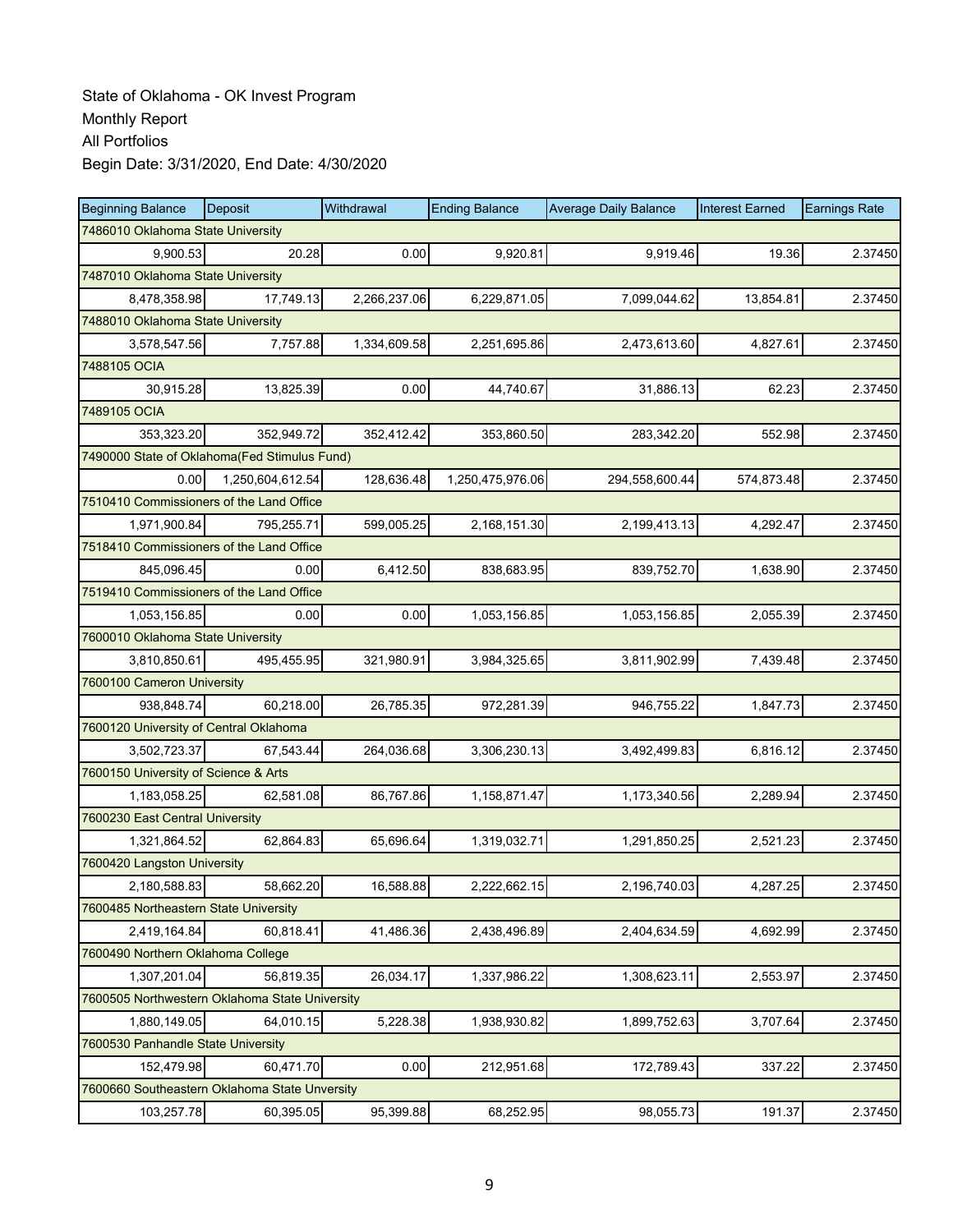| <b>Beginning Balance</b>                       | Deposit      | Withdrawal   | <b>Ending Balance</b> | <b>Average Daily Balance</b> | <b>Interest Earned</b> | <b>Earnings Rate</b> |  |  |
|------------------------------------------------|--------------|--------------|-----------------------|------------------------------|------------------------|----------------------|--|--|
| 7600665 Southwestern Oklahoma State University |              |              |                       |                              |                        |                      |  |  |
| 2,943,922.90                                   | 66,268.33    | 290,625.28   | 2,719,565.95          | 2,849,618.73                 | 5,561.44               | 2.37450              |  |  |
| 7600760 University of Oklahoma                 |              |              |                       |                              |                        |                      |  |  |
| 4,056,380.76                                   | 487,772.00   | 3,529,124.74 | 1,015,028.02          | 1,252,158.80                 | 2.443.77               | 2.37450              |  |  |
| 7650010 Oklahoma State University              |              |              |                       |                              |                        |                      |  |  |
| 3,451,879.82                                   | 145,717.70   | 1,866.06     | 3,595,731.46          | 3,504,112.19                 | 6,838.78               | 2.37450              |  |  |
| 7650100 Cameron University                     |              |              |                       |                              |                        |                      |  |  |
| 531,036.41                                     | 27,158.76    | 0.00         | 558,195.17            | 540,733.59                   | 1,055.32               | 2.37450              |  |  |
| 7650120 University of Central Oklahoma         |              |              |                       |                              |                        |                      |  |  |
| 1,350,671.74                                   | 28,825.28    | 0.00         | 1,379,497.02          | 1,361,924.33                 | 2,657.99               | 2.37450              |  |  |
| 7650150 University of Science & Arts           |              |              |                       |                              |                        |                      |  |  |
| 526,278.66                                     | 27,137.03    | 81,800.00    | 471,615.69            | 486,875.55                   | 950.21                 | 2.37450              |  |  |
| 7650230 East Central University                |              |              |                       |                              |                        |                      |  |  |
| 1.592.856.74                                   | 29,486.48    | 48,637.26    | 1,573,705.96          | 1,569,432.21                 | 3,062.97               | 2.37450              |  |  |
| 7650420 Langston University                    |              |              |                       |                              |                        |                      |  |  |
| 1,162,946.59                                   | 129,287.72   | 77,253.36    | 1,214,980.95          | 1,180,340.39                 | 2,303.60               | 2.37450              |  |  |
| 7650485 Northeastern State University          |              |              |                       |                              |                        |                      |  |  |
| 906,993.70                                     | 41,514.73    | 2,575.00     | 945.933.43            | 929,063.37                   | 1,813.20               | 2.37450              |  |  |
| 7650490 Northern Oklahoma College              |              |              |                       |                              |                        |                      |  |  |
| 1,996,376.85                                   | 172,817.05   | 14,968.26    | 2,154,225.64          | 2,041,118.16                 | 3,983.54               | 2.37450              |  |  |
| 7650505 Northwestern Oklahoma State University |              |              |                       |                              |                        |                      |  |  |
| 776,584.51                                     | 27,671.27    | 251.99       | 804,003.79            | 786,726.43                   | 1,535.41               | 2.37450              |  |  |
| 7650530 Panhandle State University             |              |              |                       |                              |                        |                      |  |  |
| 95,703.87                                      | 26,297.55    | 65,449.52    | 56,551.90             | 48,854.33                    | 95.35                  | 2.37450              |  |  |
| 7650660 Southeastern Oklahoma State Unversity  |              |              |                       |                              |                        |                      |  |  |
| 24,444.40                                      | 26,144.19    | 19,691.61    | 30,896.98             | 27,943.55                    | 54.54                  | 2.37450              |  |  |
| 7650665 Southwestern Oklahoma State University |              |              |                       |                              |                        |                      |  |  |
| 1,456,386.87                                   | 29,059.43    | 319,838.75   | 1,165,607.55          | 1,386,898.66                 | 2,706.73               | 2.37450              |  |  |
| 7650760 University of Oklahoma                 |              |              |                       |                              |                        |                      |  |  |
| 3,818,660.96                                   | 274,796.00   | 3,294,827.33 | 798,629.63            | 1,305,949.45                 | 2,548.75               | 2.37450              |  |  |
| 7700040 Department of Agriculture              |              |              |                       |                              |                        |                      |  |  |
| 10,855,012.92                                  | 22,240.50    | 0.00         | 10,877,253.42         | 10,875,770.72                | 21,225.63              | 2.37450              |  |  |
| 7700041 Western Oklahoma State College         |              |              |                       |                              |                        |                      |  |  |
| 1,114,748.74                                   | 69,073.84    | 285,487.17   | 898,335.41            | 1,061,830.65                 | 2,072.32               | 2.37450              |  |  |
| 7700131 Department of Corrections              |              |              |                       |                              |                        |                      |  |  |
| 19,789,215.79                                  | 2,226,465.65 | 2,758,495.85 | 19,257,185.59         | 19,532,002.35                | 38,119.51              | 2.37450              |  |  |
| 7700240 Eastern Oklahoma State College         |              |              |                       |                              |                        |                      |  |  |
| 1,234,061.27                                   | 970,468.45   | 1,370,703.52 | 833,826.20            | 1,022,803.10                 | 1,996.15               | 2.37450              |  |  |
| 7700340 State Health Department                |              |              |                       |                              |                        |                      |  |  |
| 1,145,169.80                                   | 1,785,137.04 | 2,651,310.66 | 278,996.18            | 702,741.40                   | 1,371.50               | 2.37450              |  |  |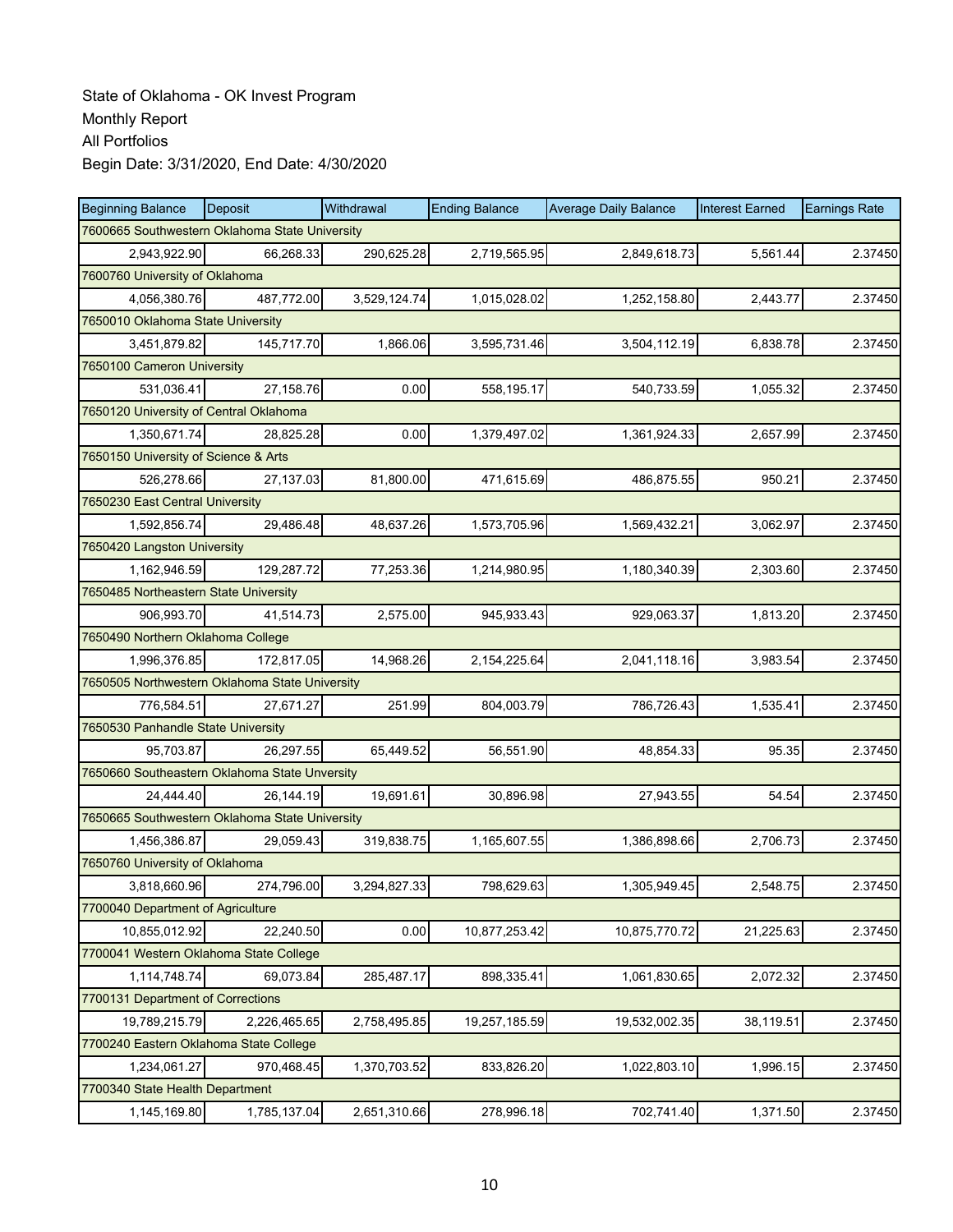| <b>Beginning Balance</b>                      | <b>Deposit</b>                                  | Withdrawal       | <b>Ending Balance</b> | <b>Average Daily Balance</b> | <b>Interest Earned</b> | <b>Earnings Rate</b> |  |  |  |
|-----------------------------------------------|-------------------------------------------------|------------------|-----------------------|------------------------------|------------------------|----------------------|--|--|--|
|                                               | 7700461 Rogers State College                    |                  |                       |                              |                        |                      |  |  |  |
| 6,302,599.33                                  | 7,961.10                                        | 1,040,839.11     | 5,269,721.32          | 5,867,316.23                 | 11,450.91              | 2.37450              |  |  |  |
| 7700490 Northern Oklahoma College             |                                                 |                  |                       |                              |                        |                      |  |  |  |
| 2,234,697.57                                  | 797,403.84                                      | 1,988,765.44     | 1,043,335.97          | 1,846,691.26                 | 3,604.08               | 2.37450              |  |  |  |
|                                               | 7700606 Ardmore Higher Education Center         |                  |                       |                              |                        |                      |  |  |  |
| 223,166.30                                    | 459.02                                          | 2,597.27         | 221,028.05            | 222,550.71                   | 434.34                 | 2.37450              |  |  |  |
|                                               | 7700633 Oklahoma City Community College         |                  |                       |                              |                        |                      |  |  |  |
| 7,679,284.27                                  | 1,590,573.31                                    | 1,231,217.40     | 8,038,640.18          | 7,806,591.33                 | 15,235.69              | 2.37450              |  |  |  |
|                                               | 7700660 Southeastern Oklahoma State University  |                  |                       |                              |                        |                      |  |  |  |
| 5,446,030.86                                  | 10,608,604.71                                   | 4,582,465.01     | 11,472,170.56         | 9,649,488.64                 | 18,832.37              | 2.37450              |  |  |  |
| 7700760 University of Oklahoma                |                                                 |                  |                       |                              |                        |                      |  |  |  |
| 145,875,195.37                                | 27,602,273.57                                   | 26, 130, 503. 77 | 147,346,965.17        | 148,799,616.06               | 290,403.85             | 2.37450              |  |  |  |
| 7700830 Department of Human Services          |                                                 |                  |                       |                              |                        |                      |  |  |  |
| 1,759,487.59                                  | 431.462.13                                      | 374,343.98       | 1,816,605.74          | 1,844,309.16                 | 3,599.43               | 2.37450              |  |  |  |
| 7701010 Oklahoma State University             |                                                 |                  |                       |                              |                        |                      |  |  |  |
| 21,097,166.10                                 | 19,586,193.56                                   | 33,436,833.71    | 7,246,525.95          | 10,711,501.27                | 20,905.04              | 2.37450              |  |  |  |
|                                               | 7701091 Building Bond Commission Administrative |                  |                       |                              |                        |                      |  |  |  |
| 3.07                                          | 0.01                                            | 0.00             | 3.08                  | 3.08                         | 0.01                   | 2.37450              |  |  |  |
| 7701150 University of Science & Arts          |                                                 |                  |                       |                              |                        |                      |  |  |  |
| 3,332,926.93                                  | 177,963.92                                      | 274,076.08       | 3,236,814.77          | 3,296,698.46                 | 6,433.98               | 2.37450              |  |  |  |
| 7701165 Connors State College                 |                                                 |                  |                       |                              |                        |                      |  |  |  |
| 514,381.39                                    | 400,669.03                                      | 251,081.55       | 663,968.87            | 570,299.78                   | 1,113.02               | 2.37450              |  |  |  |
| 7701400 Office of Juvenile Affairs            |                                                 |                  |                       |                              |                        |                      |  |  |  |
| 11,815.06                                     | 3,199.23                                        | 5,877.72         | 9,136.57              | 8,314.01                     | 16.23                  | 2.37450              |  |  |  |
| 7701480 Northeasten Oklahoma A&M College      |                                                 |                  |                       |                              |                        |                      |  |  |  |
| 37,601.05                                     | 1,694,880.81                                    | 522,026.79       | 1,210,455.07          | 764,374.05                   | 1,491.79               | 2.37450              |  |  |  |
| 7701605 Regents for Higher Education          |                                                 |                  |                       |                              |                        |                      |  |  |  |
| 33,818,569.22                                 | 69,385.04                                       | 1,341,898.52     | 32,546,055.74         | 32,862,337.84                | 64,135.58              | 2.37450              |  |  |  |
| 7701650 Department of Veteran Affairs         |                                                 |                  |                       |                              |                        |                      |  |  |  |
| 651,294.11                                    | 135,421.30                                      | 133,268.20       | 653,447.21            | 606,819.91                   | 1,184.30               | 2.37450              |  |  |  |
| 7701770 OUHSC                                 |                                                 |                  |                       |                              |                        |                      |  |  |  |
| 495,185,267.98                                | 44,830,529.65                                   | 43,214,578.29    | 496,801,219.34        | 493,343,188.69               | 962,830.19             | 2.37450              |  |  |  |
| 7701805 Department of Rehabilitation Services |                                                 |                  |                       |                              |                        |                      |  |  |  |
| 161,235.09                                    | 11,134.71                                       | 1,537.00         | 170,832.80            | 165,590.45                   | 323.17                 | 2.37450              |  |  |  |
| 7701865 Workers Compensation Commission       |                                                 |                  |                       |                              |                        |                      |  |  |  |
| 6,752,759.76                                  | 13,839.76                                       | 5,905.48         | 6,760,694.04          | 6,763,195.48                 | 13,199.35              | 2.37450              |  |  |  |
| 7702120 University of Central Oklahoma        |                                                 |                  |                       |                              |                        |                      |  |  |  |
| 14,215,353.14                                 | 1,987,997.74                                    | 3,291,677.29     | 12,911,673.59         | 12,028,573.54                | 23,475.49              | 2.37450              |  |  |  |
| 7702650 Department of Veteran Affairs         |                                                 |                  |                       |                              |                        |                      |  |  |  |
| 490,298.02                                    | 167, 158.27                                     | 194,716.10       | 462,740.19            | 489,964.51                   | 956.24                 | 2.37450              |  |  |  |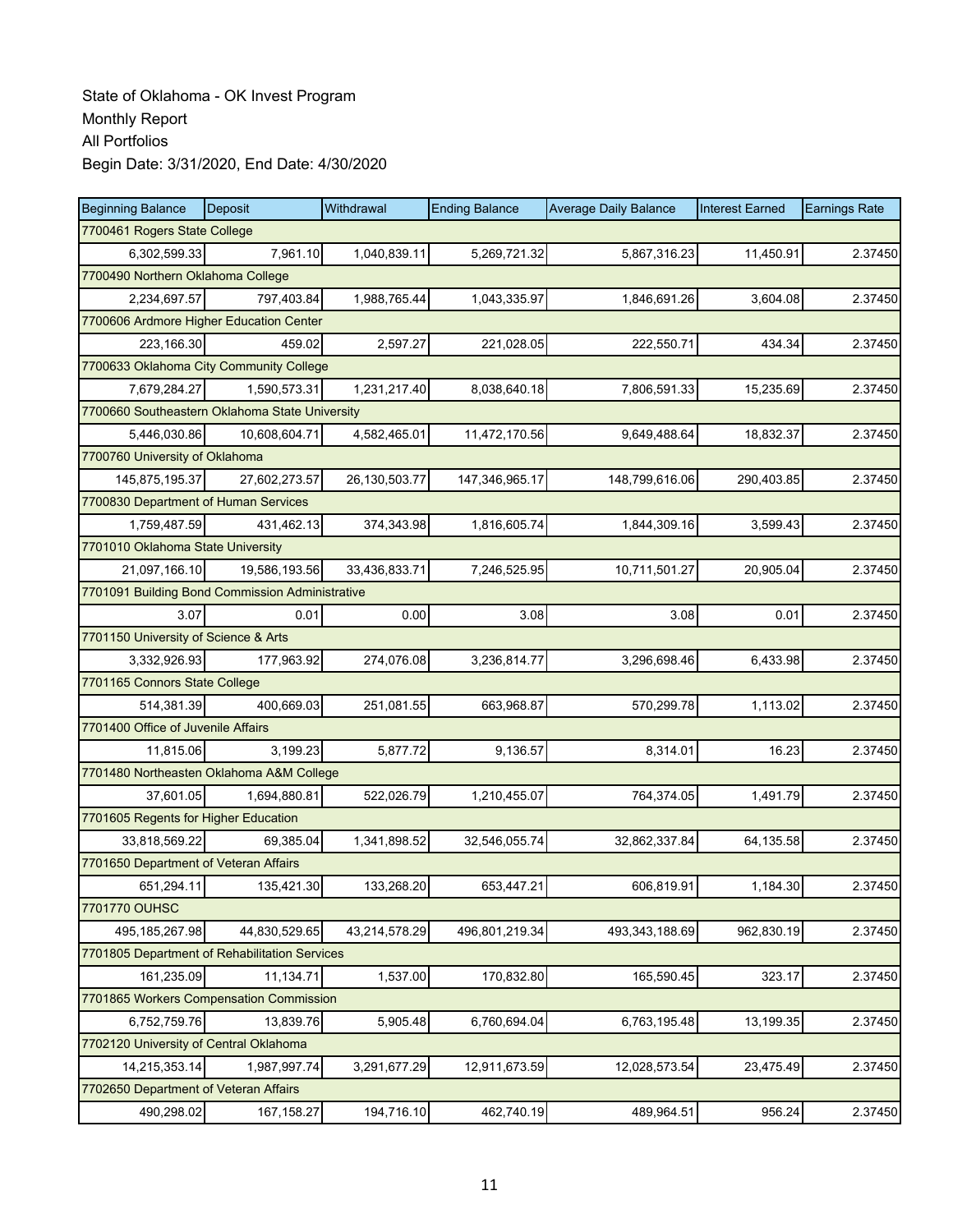| <b>Beginning Balance</b>                       | Deposit      | Withdrawal   | <b>Ending Balance</b> | <b>Average Daily Balance</b> | <b>Interest Earned</b> | <b>Earnings Rate</b> |
|------------------------------------------------|--------------|--------------|-----------------------|------------------------------|------------------------|----------------------|
| 7703650 Department of Veteran Affairs          |              |              |                       |                              |                        |                      |
| 340,090.95                                     | 202,610.53   | 190,190.40   | 352,511.08            | 344,751.03                   | 672.83                 | 2.37450              |
| 7704120 University of Central Oklahoma         |              |              |                       |                              |                        |                      |
| 1,059,327.70                                   | 738,274.23   | 1,021,176.84 | 776,425.09            | 459,536.53                   | 896.85                 | 2.37450              |
| 7704650 Department of Veteran Affairs          |              |              |                       |                              |                        |                      |
| 452,113.78                                     | 175,754.70   | 100,081.45   | 527,787.03            | 459,664.85                   | 897.10                 | 2.37450              |
| 7704865 Workers Compensation Commission        |              |              |                       |                              |                        |                      |
| 21,560.01                                      | 44.15        | 0.00         | 21,604.16             | 21,601.22                    | 42.16                  | 2.37450              |
| 7705505 Northwestern Oklahoma State University |              |              |                       |                              |                        |                      |
| 488,674.90                                     | 0.00         | 389,155.64   | 99,519.26             | 305,732.34                   | 596.68                 | 2.37450              |
| 7705650 Department of Veteran Affairs          |              |              |                       |                              |                        |                      |
| 571,274.45                                     | 109,003.23   | 55,809.40    | 624,468.28            | 586,826.59                   | 1,145.28               | 2.37450              |
| 7705675 Self Insurance Guaranty Fund           |              |              |                       |                              |                        |                      |
| 1,543,942.93                                   | 6,400.05     | 8,720.97     | 1,541,622.01          | 1,544,389.80                 | 3,014.10               | 2.37450              |
| 7705865 Workers Compensation Commission        |              |              |                       |                              |                        |                      |
| 37,352.67                                      | 76.49        | 0.00         | 37,429.16             | 37,424.06                    | 73.04                  | 2.37450              |
| 7706452 CMHC, Rep payee account                |              |              |                       |                              |                        |                      |
| 8,284.72                                       | 17.05        | 0.00         | 8,301.77              | 8,300.63                     | 16.20                  | 2.37450              |
| 7706650 Department of Veteran Affairs          |              |              |                       |                              |                        |                      |
| 137,803.51                                     | 59,794.05    | 51,068.00    | 146,529.56            | 137,978.57                   | 269.29                 | 2.37450              |
| 7706750 Tulsa Community College                |              |              |                       |                              |                        |                      |
| 172,018.85                                     | 795,997.85   | 607,182.88   | 360,833.82            | 546,811.24                   | 1,067.18               | 2.37450              |
| 7706865 OK Workers Comp Commission             |              |              |                       |                              |                        |                      |
| 336,312.39                                     | 688.72       | 0.00         | 337,001.11            | 336,955.20                   | 657.62                 | 2.37450              |
| 7707452 CMHC, Rep payee account                |              |              |                       |                              |                        |                      |
| 123,011.97                                     | 28,672.54    | 27,413.98    | 124,270.53            | 138,903.20                   | 271.09                 | 2.37450              |
| 7707605 Regents for Higher Education           |              |              |                       |                              |                        |                      |
| 4,256,096.53                                   | 6,999,562.76 | 8,752,771.57 | 2,502,887.72          | 2,739,325.55                 | 5,346.19               | 2.37450              |
| 7707650 Department of Veteran Affairs          |              |              |                       |                              |                        |                      |
| 347,715.37                                     | 78,248.92    | 91,482.29    | 334,482.00            | 347,589.20                   | 678.37                 | 2.37450              |
| 7707865 OK Workers Comp Commission             |              |              |                       |                              |                        |                      |
| 73,747.00                                      | 151.02       | 0.00         | 73,898.02             | 73,887.95                    | 144.20                 | 2.37450              |
| 7708108 Carl Albert State College              |              |              |                       |                              |                        |                      |
| 7,232,166.32                                   | 365,368.06   | 753,703.28   | 6,843,831.10          | 6,985,685.30                 | 13,633.57              | 2.37450              |
| 7708605 Regents for Higher Education           |              |              |                       |                              |                        |                      |
| 1,182,358.26                                   | 2,407.67     | 4,725.00     | 1,180,040.93          | 1,180,037.92                 | 2,303.01               | 2.37450              |
| 7709605 Regents for Higher Education           |              |              |                       |                              |                        |                      |
| 544,102.63                                     | 237,128.20   | 0.00         | 781,230.83            | 678,845.88                   | 1,324.87               | 2.37450              |
| 7710350 Oklahoma Historical Society            |              |              |                       |                              |                        |                      |
| 1,268,403.91                                   | 2,597.53     | 0.00         | 1,271,001.44          | 1,270,828.27                 | 2,480.20               | 2.37450              |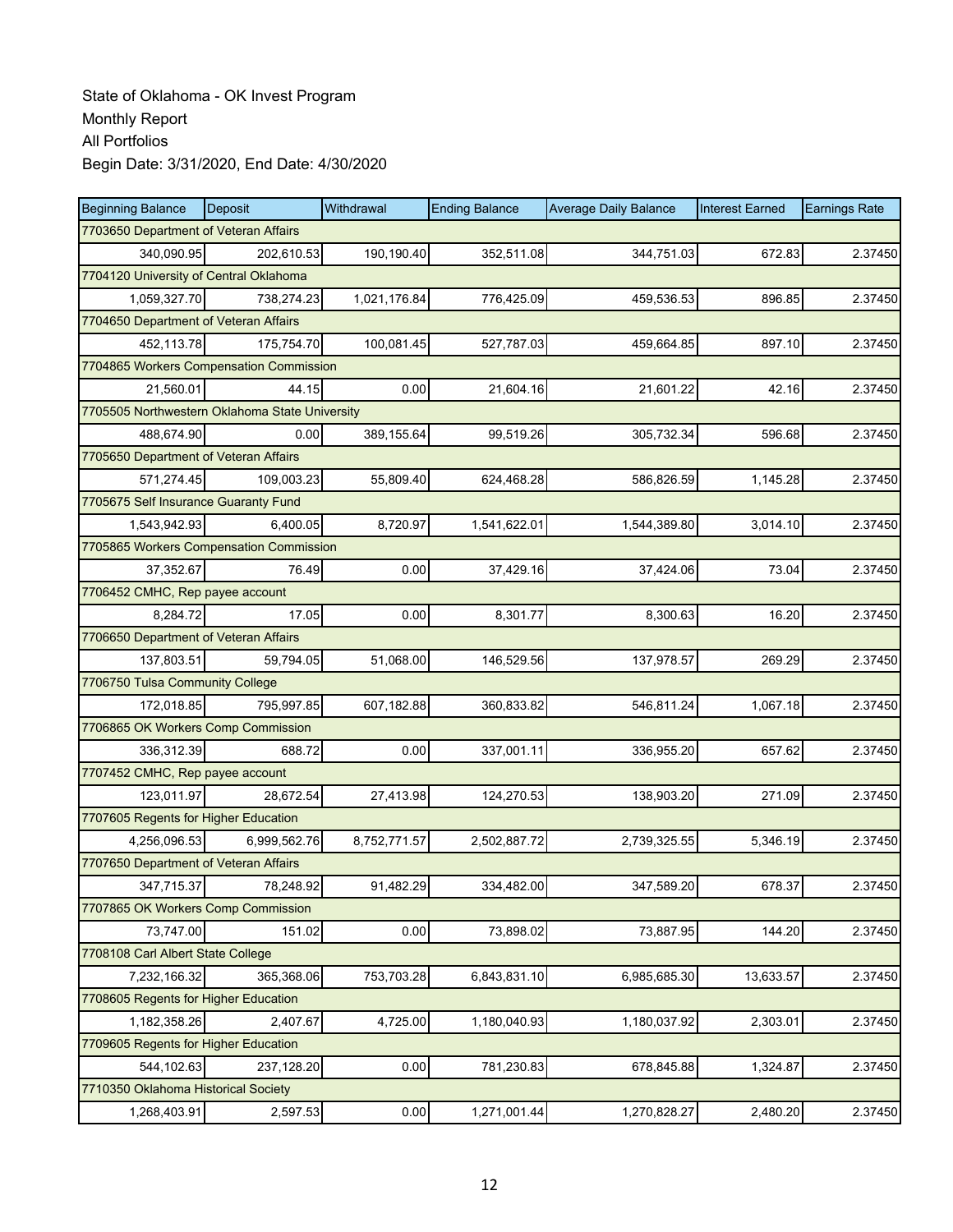| <b>Beginning Balance</b>                     | <b>Deposit</b> | Withdrawal   | <b>Ending Balance</b> | <b>Average Daily Balance</b> | <b>Interest Earned</b> | <b>Earnings Rate</b> |  |  |
|----------------------------------------------|----------------|--------------|-----------------------|------------------------------|------------------------|----------------------|--|--|
| 7710452 Oklahoma Department of Mental Health |                |              |                       |                              |                        |                      |  |  |
| 1,655,176.42                                 | 6.517.13       | 0.00         | 1,661,693.55          | 1,659,040.07                 | 3,237.86               | 2.37450              |  |  |
| 7710605 Regents for Higher Education         |                |              |                       |                              |                        |                      |  |  |
| 1,867,296.99                                 | 40,670.24      | 4,250.00     | 1,903,717.23          | 1,887,687.98                 | 3,684.09               | 2.37450              |  |  |
| 7711185 Corporation Commission               |                |              |                       |                              |                        |                      |  |  |
| 75,295,781.11                                | 2,613,952.70   | 1,185,980.20 | 76,723,753.61         | 75,211,614.01                | 146,786.28             | 2.37450              |  |  |
| 7711420 Langston University                  |                |              |                       |                              |                        |                      |  |  |
| 68.046.11                                    | 1,405,346.86   | 644,193.27   | 829,199.70            | 845,719.49                   | 1,650.54               | 2.37450              |  |  |
| 7711452 Griffin Memorial Hospital Rep Payee  |                |              |                       |                              |                        |                      |  |  |
| 75,191.51                                    | 1,207.34       | 0.00         | 76,398.85             | 75,404.03                    | 147.16                 | 2.37450              |  |  |
| 7711605 Regents for Higher Education         |                |              |                       |                              |                        |                      |  |  |
| 786,460.70                                   | 1,610.57       | 0.00         | 788,071.27            | 787,963.90                   | 1,537.82               | 2.37450              |  |  |
| 7712605 Regents for Higher Education         |                |              |                       |                              |                        |                      |  |  |
| 140,296.77                                   | 552.25         | 0.00         | 140,849.02            | 140,626.70                   | 274.45                 | 2.37450              |  |  |
| 7713605 Regents for Higher Education         |                |              |                       |                              |                        |                      |  |  |
| 58,007,580.57                                | 114,036.11     | 0.00         | 58,121,616.68         | 58,114,014.27                | 113,417.86             | 2.37450              |  |  |
| 7714605 Regents for Higher Education         |                |              |                       |                              |                        |                      |  |  |
| 13,003,462.12                                | 160,584.73     | 0.00         | 13,164,046.85         | 13, 104, 195. 77             | 25,574.72              | 2.37450              |  |  |
| 7715605 Regents for Higher Education         |                |              |                       |                              |                        |                      |  |  |
| 482,058.25                                   | 987.19         | 0.00         | 483,045.44            | 482,979.63                   | 942.60                 | 2.37450              |  |  |
| 7718605 Regents for Higher Education         |                |              |                       |                              |                        |                      |  |  |
| 7,048,532.56                                 | 1,583,275.13   | 1,436,313.91 | 7,195,493.78          | 7,064,981.10                 | 13,788.33              | 2.37450              |  |  |
| 7719605 Regents for Higher Education         |                |              |                       |                              |                        |                      |  |  |
| 37,077.91                                    | 155.92         | 0.00         | 37,233.83             | 37,210.10                    | 72.62                  | 2.37450              |  |  |
| 7723623 Seminole State College               |                |              |                       |                              |                        |                      |  |  |
| 520,248.07                                   | 125,820.00     | 235,775.75   | 410,292.32            | 468,003.72                   | 913.38                 | 2.37450              |  |  |
| 7725100 Cameron University                   |                |              |                       |                              |                        |                      |  |  |
| 3,165,118.87                                 | 327,955.15     | 329,311.72   | 3,163,762.30          | 3,279,291.88                 | 6,400.01               | 2.37450              |  |  |
| 7730230 East Central University              |                |              |                       |                              |                        |                      |  |  |
| 9,617,010.80                                 | 131,890.76     | 632,375.81   | 9,116,525.75          | 9,428,457.39                 | 18,400.99              | 2.37450              |  |  |
| 7730830 Department of Human Services         |                |              |                       |                              |                        |                      |  |  |
| 285,011.69                                   | 5,286.96       | 0.00         | 290,298.65            | 287,910.39                   | 561.90                 | 2.37450              |  |  |
| 7740605 Regents for Higher Education         |                |              |                       |                              |                        |                      |  |  |
| 16,660,687.91                                | 2,319,132.69   | 2,855,104.06 | 16, 124, 716.54       | 16,541,584.11                | 32,283.28              | 2.37450              |  |  |
| 7741241 Redlands Community College           |                |              |                       |                              |                        |                      |  |  |
| 1,738,060.21                                 | 34,393.55      | 125,862.04   | 1,646,591.72          | 1,697,245.58                 | 3,312.42               | 2.37450              |  |  |
| 7745605 Regents for Higher Education         |                |              |                       |                              |                        |                      |  |  |
| 17,708.49                                    | 11,145.57      | 2,650.00     | 26,204.06             | 23,662.29                    | 46.18                  | 2.37450              |  |  |
| 7747470 Murray State College                 |                |              |                       |                              |                        |                      |  |  |
| 5,080,871.92                                 | 1,200,177.97   | 702,251.95   | 5,578,797.94          | 4,900,757.88                 | 9,564.53               | 2.37450              |  |  |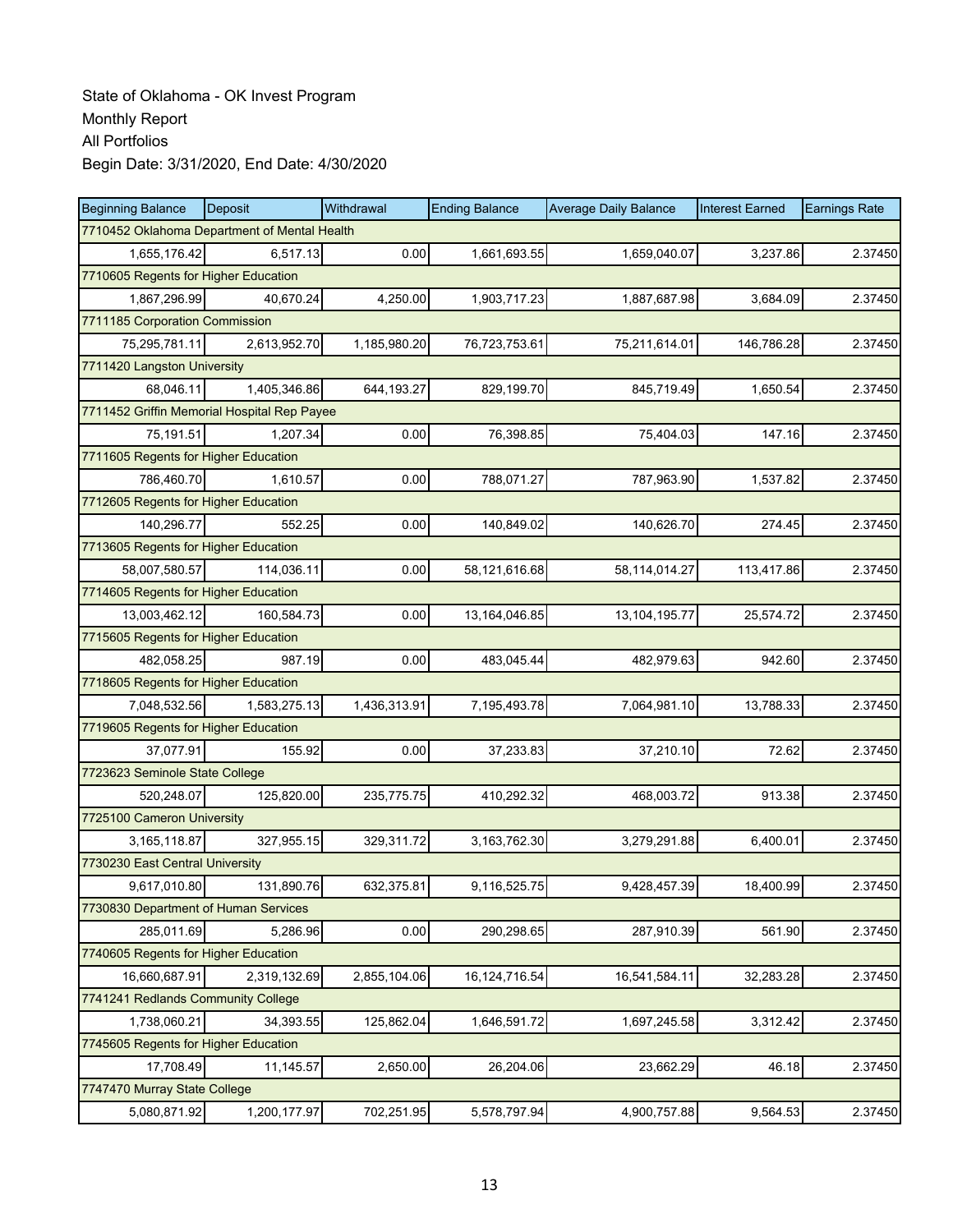| <b>Beginning Balance</b>                       | Deposit                                        | Withdrawal   | <b>Ending Balance</b> | <b>Average Daily Balance</b> | <b>Interest Earned</b> | <b>Earnings Rate</b> |  |  |
|------------------------------------------------|------------------------------------------------|--------------|-----------------------|------------------------------|------------------------|----------------------|--|--|
| 7750350 Oklahoma Historical Society            |                                                |              |                       |                              |                        |                      |  |  |
| 1,136,960.34                                   | 1,199.79                                       | 30,644.73    | 1,107,515.40          | 1,121,923.84                 | 2,189.60               | 2.37450              |  |  |
| 7750531 Rose State College                     |                                                |              |                       |                              |                        |                      |  |  |
| 12,586,912.76                                  | 821,172.88                                     | 350,784.01   | 13,057,301.63         | 12,822,122.54                | 25,024.22              | 2.37450              |  |  |
| 7751485 Northeastern State University          |                                                |              |                       |                              |                        |                      |  |  |
| 19,863,035.04                                  | 116,572.47                                     | 1,266,386.83 | 18,713,220.68         | 19,377,318.64                | 37,817.62              | 2.37450              |  |  |
| 7752485 Northeastern State University          |                                                |              |                       |                              |                        |                      |  |  |
| 2,894,023.88                                   | 5,926.68                                       | 7,376.31     | 2,892,574.25          | 2,894,547.48                 | 5,649.13               | 2.37450              |  |  |
| 7765665 Southwestern Oklahoma State University |                                                |              |                       |                              |                        |                      |  |  |
| 10,715,421.97                                  | 1,492,045.10                                   | 771,261.10   | 11,436,205.97         | 10,410,740.32                | 20,318.06              | 2.37450              |  |  |
| 7790041 Western Oklahoma State University      |                                                |              |                       |                              |                        |                      |  |  |
| 34,936.92                                      | 48,400.47                                      | 54,661.20    | 28,676.19             | 50,491.71                    | 98.54                  | 2.37450              |  |  |
| 7790230 East Central University                |                                                |              |                       |                              |                        |                      |  |  |
| 236,256.37                                     | 312,867.09                                     | 320,794.84   | 228,328.62            | 99,134.37                    | 193.47                 | 2.37450              |  |  |
| 7790241 Redlands Community College             |                                                |              |                       |                              |                        |                      |  |  |
| 58,538.68                                      | 69.608.50                                      | 61,054.05    | 67,093.13             | 92,166.67                    | 179.88                 | 2.37450              |  |  |
| 7790470 Murray State College                   |                                                |              |                       |                              |                        |                      |  |  |
| 183,035.07                                     | 222.74                                         | 122,470.88   | 60,786.93             | 89,348.62                    | 174.38                 | 2.37450              |  |  |
| 7790485 Northeastern State University          |                                                |              |                       |                              |                        |                      |  |  |
| 2,081,288.08                                   | 705,698.16                                     | 563,604.99   | 2,223,381.25          | 1,987,792.75                 | 3,879.46               | 2.37450              |  |  |
| 7790490 Northern Oklahoma College              |                                                |              |                       |                              |                        |                      |  |  |
| 500,455.50                                     | 424,521.94                                     | 174,365.97   | 750,611.47            | 625,910.19                   | 1,221.55               | 2.37450              |  |  |
| 7790660 Southeastern State University          |                                                |              |                       |                              |                        |                      |  |  |
| 288,341.09                                     | 22,737.16                                      | 279,748.61   | 31,329.64             | 107,183.25                   | 209.18                 | 2.37450              |  |  |
|                                                | 7790665 Southwestern Oklahoma State University |              |                       |                              |                        |                      |  |  |
| 587,401.61                                     | 394,935.16                                     | 312,502.95   | 669,833.82            | 438,165.04                   | 855.14                 | 2.37450              |  |  |
| 7805370 OIFA                                   |                                                |              |                       |                              |                        |                      |  |  |
| 105.08                                         | 0.22                                           | 0.00         | 105.30                | 105.29                       | 0.21                   | 2.37450              |  |  |
| 7823740 OCIA 2008B Reserve Fund                |                                                |              |                       |                              |                        |                      |  |  |
| 668.57                                         | 1.37                                           | 0.00         | 669.94                | 669.85                       | 1.31                   | 2.37450              |  |  |
| 7845740 OCIA 2008A Sinking Fund                |                                                |              |                       |                              |                        |                      |  |  |
| 4,741.50                                       | 9.71                                           | 0.00         | 4,751.21              | 4,750.56                     | 9.27                   | 2.37450              |  |  |
| 7846740 OCIA 2008B Sinking Fund                |                                                |              |                       |                              |                        |                      |  |  |
| 1,026.91                                       | 2.10                                           | 0.00         | 1,029.01              | 1,028.87                     | 2.01                   | 2.37450              |  |  |
| 7847740 OSF Building Project Fund              |                                                |              |                       |                              |                        |                      |  |  |
| 7,492.04                                       | 15.34                                          | 0.00         | 7,507.38              | 7,506.36                     | 14.65                  | 2.37450              |  |  |
| 7848740 OSF Building Project Fund              |                                                |              |                       |                              |                        |                      |  |  |
| 84,130.10                                      | 0.00                                           | 0.00         | 84,130.10             | 84,130.10                    | 164.19                 | 2.37450              |  |  |
| 7849740 OCIA 2009A Sinking Fund                |                                                |              |                       |                              |                        |                      |  |  |
| 62,672.99                                      | 0.00                                           | 0.00         | 62,672.99             | 62,672.99                    | 122.32                 | 2.37450              |  |  |